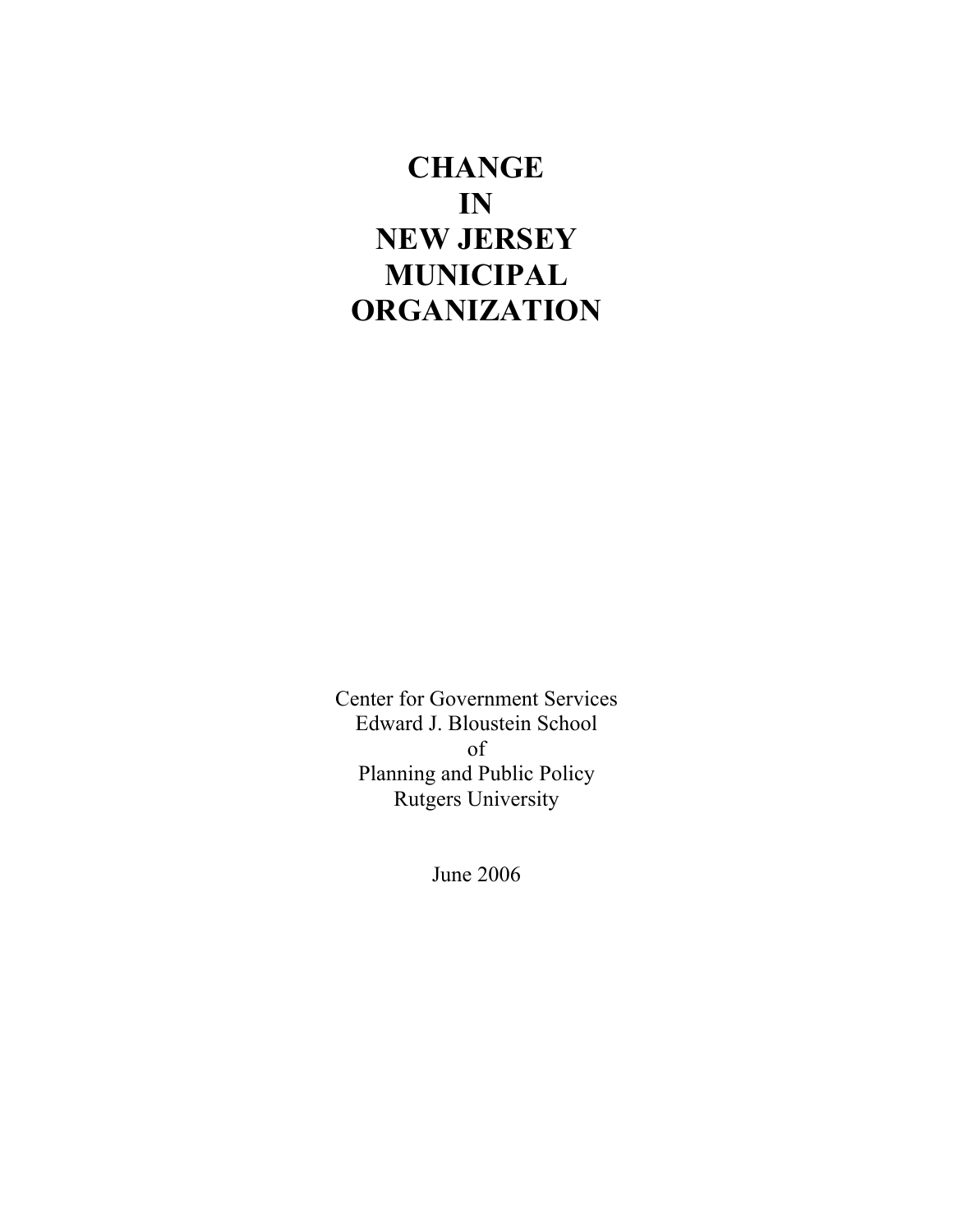# Change in New Jersey Municipal Organization

| Methods of Changing the Form of Government               |
|----------------------------------------------------------|
|                                                          |
|                                                          |
|                                                          |
|                                                          |
|                                                          |
|                                                          |
|                                                          |
|                                                          |
|                                                          |
|                                                          |
| The First Study Phase - The Present Form of Government   |
|                                                          |
|                                                          |
|                                                          |
| Public Hearing on the Present Form of Government         |
|                                                          |
| The Second Study Phase - Alternative Forms of Government |
|                                                          |
| Public Hearing on Alternative Forms of Government        |
|                                                          |
|                                                          |
|                                                          |
|                                                          |
|                                                          |
| Charter Commission Activities After Filing of the Report |
|                                                          |
|                                                          |
| Abandonment of an Optional Form of Government            |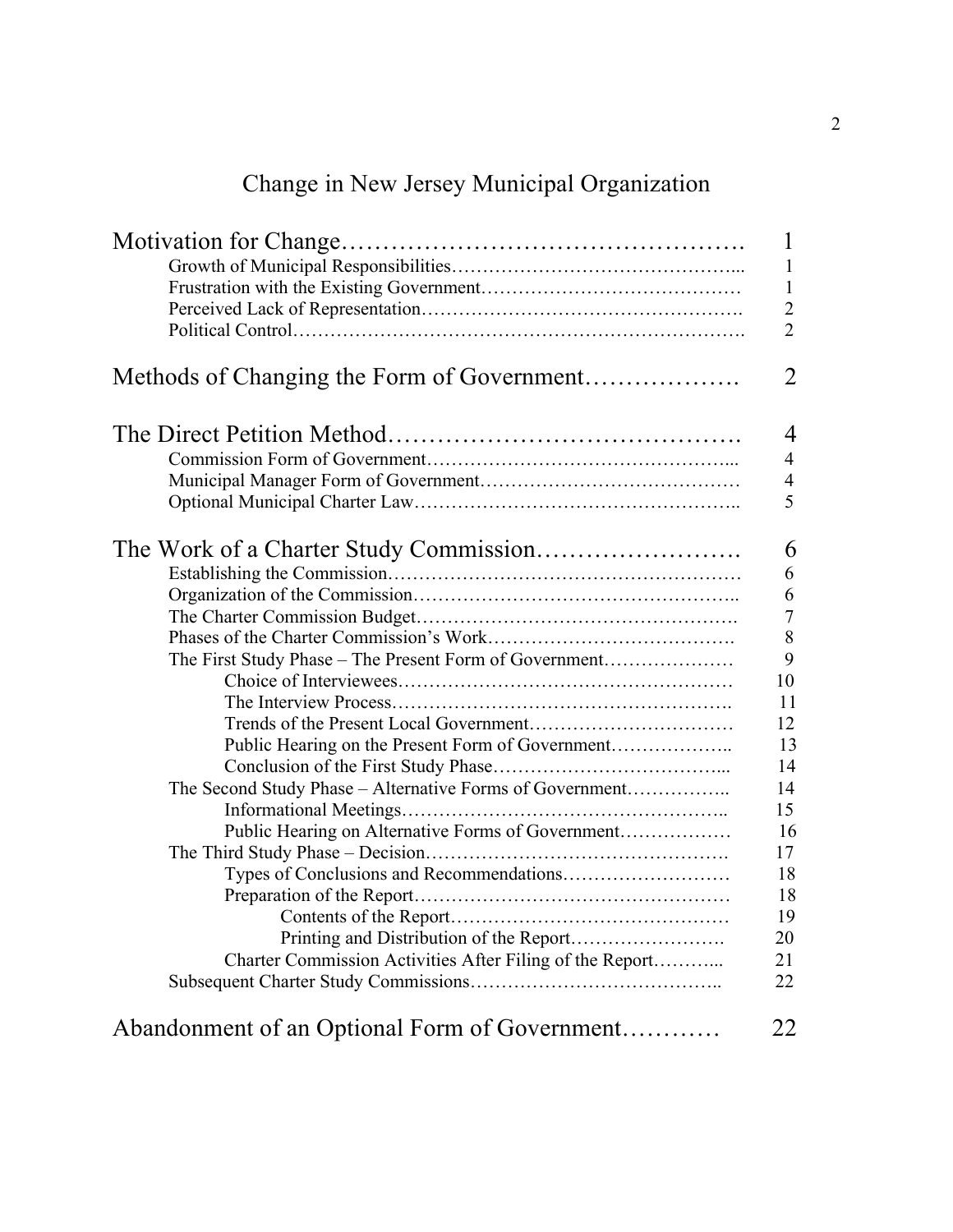| Amendment of a Charter Under the                  | 23 |
|---------------------------------------------------|----|
|                                                   | 23 |
|                                                   | 24 |
|                                                   | 24 |
| Responsibilities of the Municipal Chief Executive | 25 |
|                                                   | 25 |
|                                                   | 26 |
|                                                   | 26 |
|                                                   | 26 |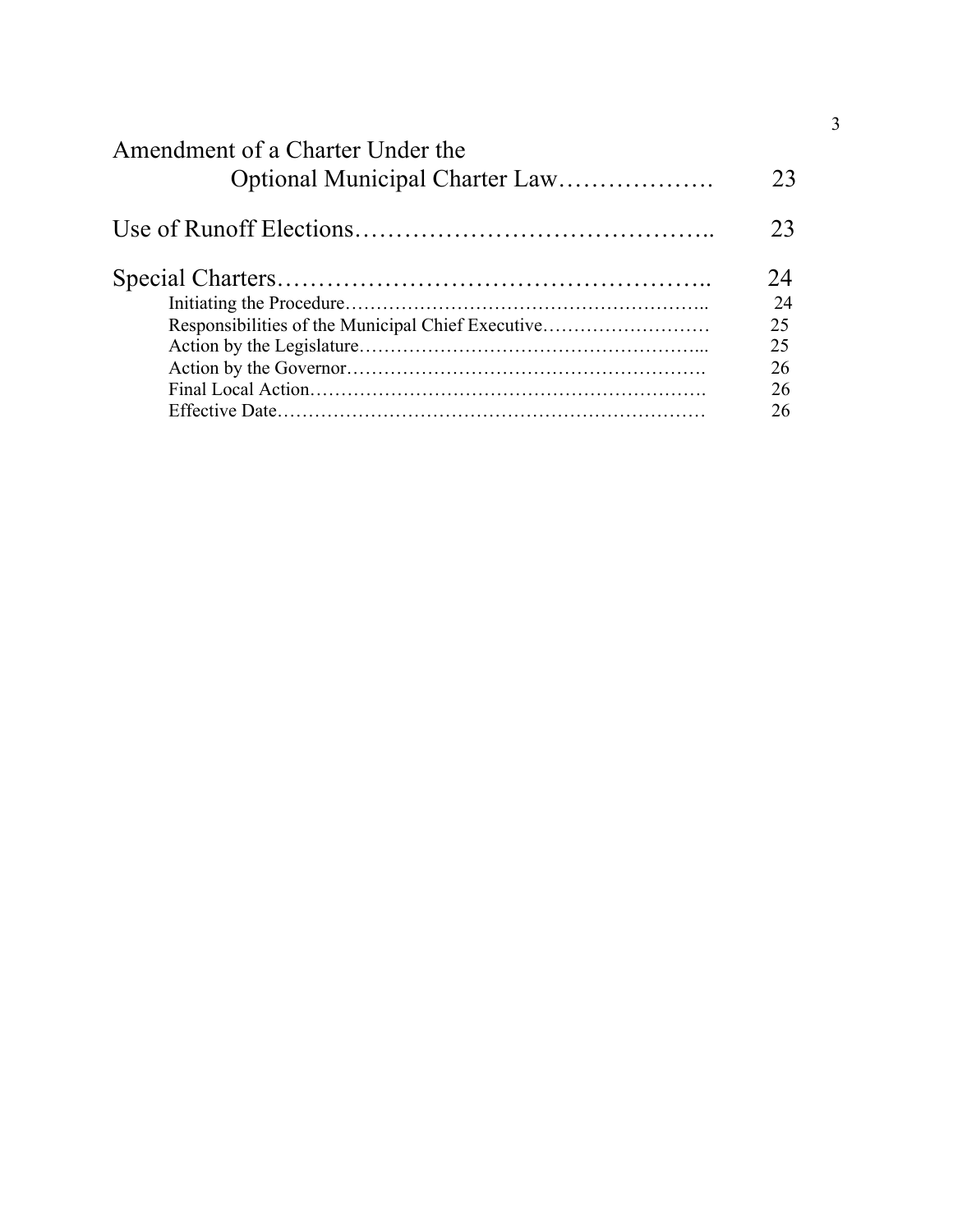## Change in New Jersey Municipal Organization<sup>1</sup>

## Motivation for Change

How and why do residents of a community become involved in advocating a change in local government organization? Local government organization is not usually a major topic of conversation among most people. Although the services of local government may be close to the residents, the subjects of organization and procedures are relatively abstract, and attention may easily be diverted by the emphasis placed by the media on the more glamorous aspects of state and federal government and international affairs. Nevertheless, people do get involved, and change does take place. While a multitude of factors may provide motivation, four seem to be most important, and they are discussed below, not necessarily in order of importance.

#### *Growth of Municipal Responsibilities*

As a community grows in population, the size and complexity of local government increases. In many cases, the older forms of government may then be found to be inadequate, particularly in terms of providing for some central control and coordination of the new offices and agencies that must be established to meet the growing responsibilities of the municipality.

#### *Frustration with the Existing Government*

A second source of motivation for change comes from a sense of frustration that citizens may experience in dealing with their existing form of government. This often begins with concern about a particular issue, ranging from such dramatic events as a new housing development or shopping center, or a major tax increase, to more mundane issues, such as a failure in garbage collection. When the existing government fails to act with the expected degree of responsiveness and professionalism, the concern of the individual citizens frequently is transferred from the original issue to the deficiencies of the system itself.

A second form of frustration comes from within the municipal government itself, when part-time elected officials find themselves swamped with the operational details of administering the day-to-day activities of the municipal government. Such demands on the time of the governing body member can lead to divided loyalties among private employment, family responsibilities, and public obligations. The result may be a search for a form of government in which administrative functions are professionalized by the appointment of full-time persons, leaving the part-time elected official free to consider the broader policy issues facing the community.

 <sup>1</sup> Adapted and updated from Ernest C. Reock, Jr. and Raymond D. Bodnar, *The Changing Structure of New Jersey Municipal Government*, New Jersey County and Municipal Government Study Commission, April 1985.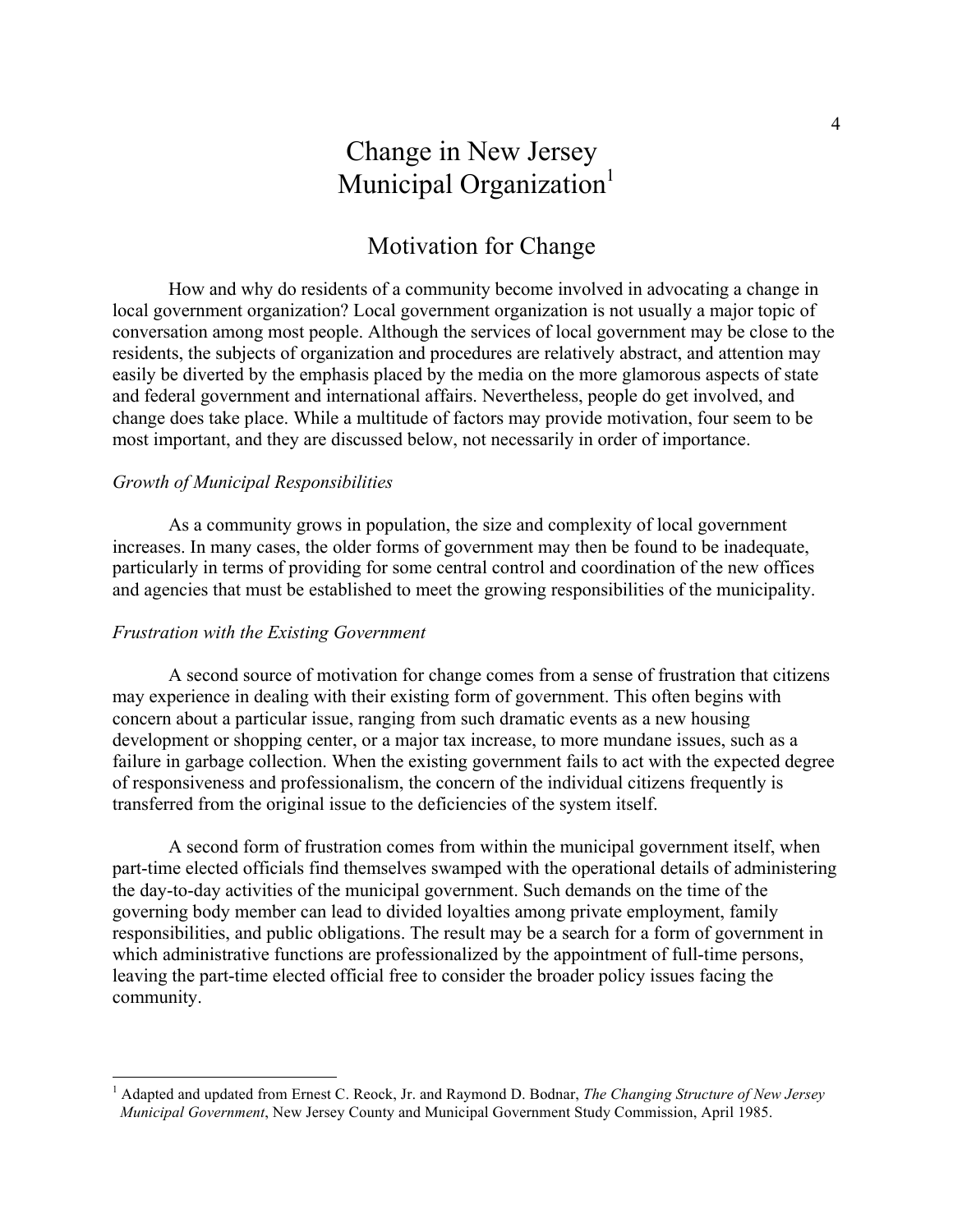#### *Perceived Lack of Representation*

When citizens begin to believe that their local government officials do not represent them adequately, attention may turn to a change in form of municipal government as a solution. Such a belief often develops when all members of the governing body are elected at large from the entire municipality and a disproportionate number come from one segment of the community. If the sections of the community considered under-represented can be defined in geographic terms, then a movement for ward representation may develop in order to spread the elective offices more widely throughout the municipality.

Another variation is found when citizens realize that they have a form of government in which their primary elected representative—the mayor—is not elected directly by the voters, but is selected by and from among his or her peers on the municipal governing body. The tradition of directly electing the chief executive is so clearly recognized at the national level with the president, and at the state level with the governor, that a different approach locally sometimes triggers a feeling that adequate provision for representation has not been made.

Finally, where a substantial portion of a community is outraged by some action of the municipal governing body or mayor there may be a feeling that the public officials of the community are not listening to their constituents, and the demand may be translated into a search for a form of government where the voters have a direct voice in public policy through the devices of initiative and referendum.

#### *Political Control*

Lastly, but certainly not least in importance, is a desire by political factions that are out of office to use a change in form of government to enhance their position. The history of change in New Jersey communities is marked by frequent demands for municipal reorganization by the "outs," since any major change in charter results in all municipal offices being vacated and new elections being held.

Any one of these factors may spark a movement for change in form of municipal government. The potential for actually bringing about the change is far higher when more than one of the motivations coincide in a community at the same time.

## Methods of Changing the Form of Government

The laws of New Jersey permit two basic statutory methods for initiating a change in the form of municipal government. One is the direct petition method; the other is the election of a charter study commission.

The direct petition method is the oldest, having precedents going back into the nineteenth century. It is most appropriate when there is believed to be a consensus in the community as to the form of government that would be best for that municipality. The laws for each optional form of government establish the number of signatures that must be gathered on a petition in order to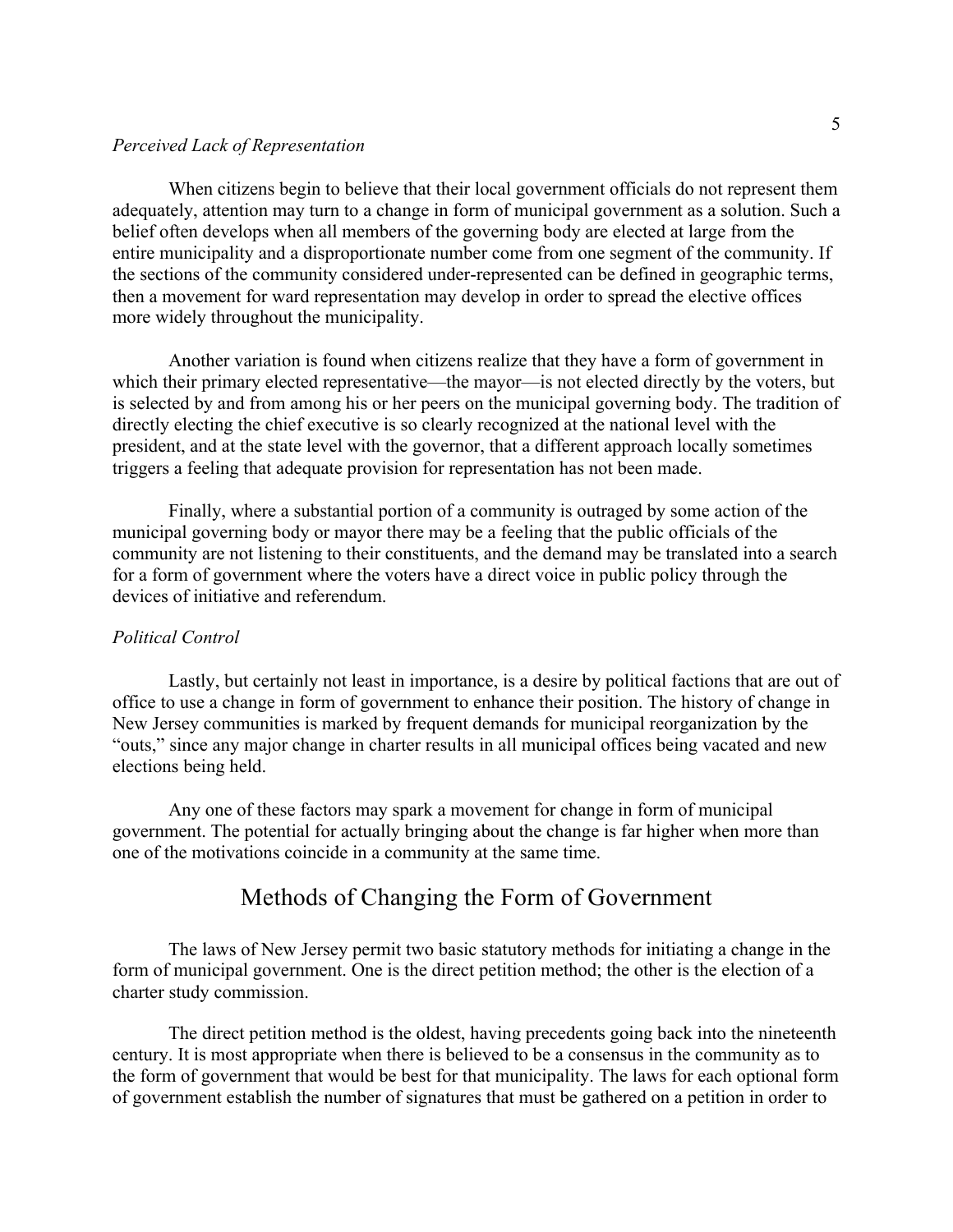place on the ballot a question as to whether the existing form of government should be abandoned and replaced with a specified new form. A referendum is held according to a schedule contained in the law, and the decision of the voters prevails. More details will be presented below.

The second method of change is through the election of a charter study commission. This method is most appropriate when there is dissatisfaction with the present form of government, but there is no obvious consensus as to what form should replace it. The charter study commission approach is authorized only under the Optional Municipal Charter Law of 1950  $(OMCL)<sup>2</sup>$ . The question of whether there shall be a charter study commission can be placed on the ballot either through a petition or through the enactment of an ordinance by the existing municipal governing body. At the same time that the voters decide whether there will be such a commission, they vote for the members, with the five persons receiving the highest votes becoming the members if the commission is authorized.

A charter study commission under the OMCL may recommend that the municipality change to one of the OMCL forms of government, in which case the question of whether that form should be adopted must be placed on the ballot for referendum of the voters. The charter study commission also may recommend a special charter, with further action being required, but the study commission may not place on the ballot a question dealing with any other forms of municipal government that are not a part of the OMCL.

In general, the two approaches cannot proceed simultaneously; priority goes to the first official action that is taken<sup>3</sup>. Thus, if a direct petition for change has been filed and has the proper number of valid signatures, an ordinance for a charter commission referendum has no effect.

Persons or groups considering a campaign for change in their form of government should be aware that expenditures intended to influence the vote on a public question, as well as the expenditures for charter commission candidates, come within the scope of the New Jersey Campaign Contributions and Expenditures Reporting Act. Accurate accounts must be kept from the beginning of such a campaign in case the total expenditures exceed the limit that will require the filing of official reports $4$ .

Another approach to change has been used in a number of municipalities in recent years. This is the appointment by the mayor or the governing body of a charter study *committee* as distinguished from a charter study *commission.* A charter study committee is strictly an advisory body, having no basis in state law. While its members may conduct the same kind of a study of the form of government as a statutory commission under the OMCL, the advisory committee has no authority to place its recommendations on the ballot. If such a committee concludes that a new form of municipal government is appropriate, it must proceed with the direct petition

 $\frac{3}{2}$  *N.J.S.A.* 40:69A-1 *et seq.*<br> $\frac{3}{4}$  *N.J.S.A.* 40:43-9.1.<br><sup>4</sup> For more information, contact the New Jersey Election Law Enforcement Commission, 609-292-8700, www.elec.state.nj.us/.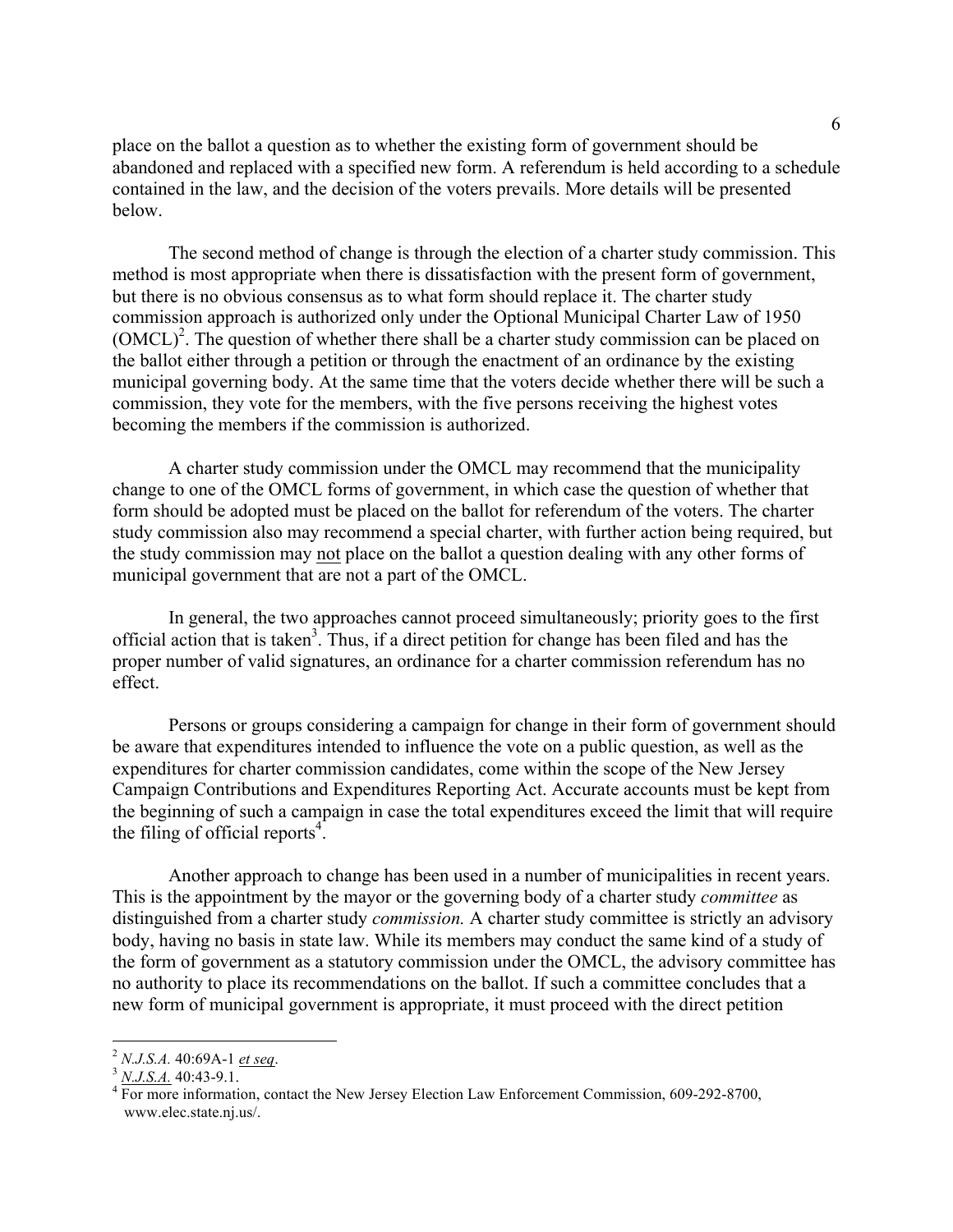method or with action to initiate a statutory charter study commission, gathering enough signatures to place the question on the ballot.

Two additional situations can arise where a form of government must be specified. When two or more municipalities establish a joint municipal consolidation commission to consider merging into a single municipality, one of the responsibilities of the consolidation commission is to recommend a form of government for the new municipality. The only forms of government that may be considered are those in use in the municipalities studying consolidation, plus the Commission Form, the Municipal Manager Form (1923), and the various options under the Optional Municipal Charter Law<sup>5</sup>. The other situation occurs if the legislature acts to create a new municipality from a portion of an existing municipality. The incorporation act would then include some identification of the form of government to be established in the new community.

## The Direct Petition Method

It is possible for the citizens of any community to use a direct petition and referendum approach to change their form of government to an optional form under the Commission Form of Government Law of 1911, the Municipal Manager Form of Government Law of 1923, or the Optional Municipal Charter Law of 1950. The requirements, procedures, and schedule vary slightly among the three laws.

#### *Commission Form of Government<sup>6</sup>*

A question may be placed on the ballot to change to the Commission Form of government by a petition signed by at least 20 percent of the number of registered voters at the last preceding general election. If this is done, the municipal clerk must call an election for this purpose on the third Tuesday following the date on which the petition is filed. In order to effect the change, there must be a favorable majority for the change, and the number of affirmative votes must total at least 30 percent of the total number of persons voting in the municipality at the last general election. If the change is authorized by the voters, an election for the first board of commissioners is held on the fifth Tuesday following the referendum, and the newly elected members of the governing body take office on the first Tuesday following their election. If the proposal is defeated, no additional petition for adoption of the Commission Form of government may be filed until after the beginning of the last year of the term of office of the mayor elected at the election following defeat of the original proposal.

#### *Municipal Manager Form of Government<sup>7</sup>*

Procedures under the Municipal Manager Form are similar to those under Commission government, but with a few variations. The process is started by a petition signed by a number of voters equal to 15 percent of the number of persons who voted in the municipality at the last general election for General Assembly. The referendum on the question then is held on the fourth

<sup>5</sup> *N.J.S.A.* 40:43-66.50. 6 *N.J.S.A.* 40:71-1, 2, 67; 40:75-1. <sup>7</sup> *N.J.S.A.* 40:80-1, 2, 89; 40:81-4.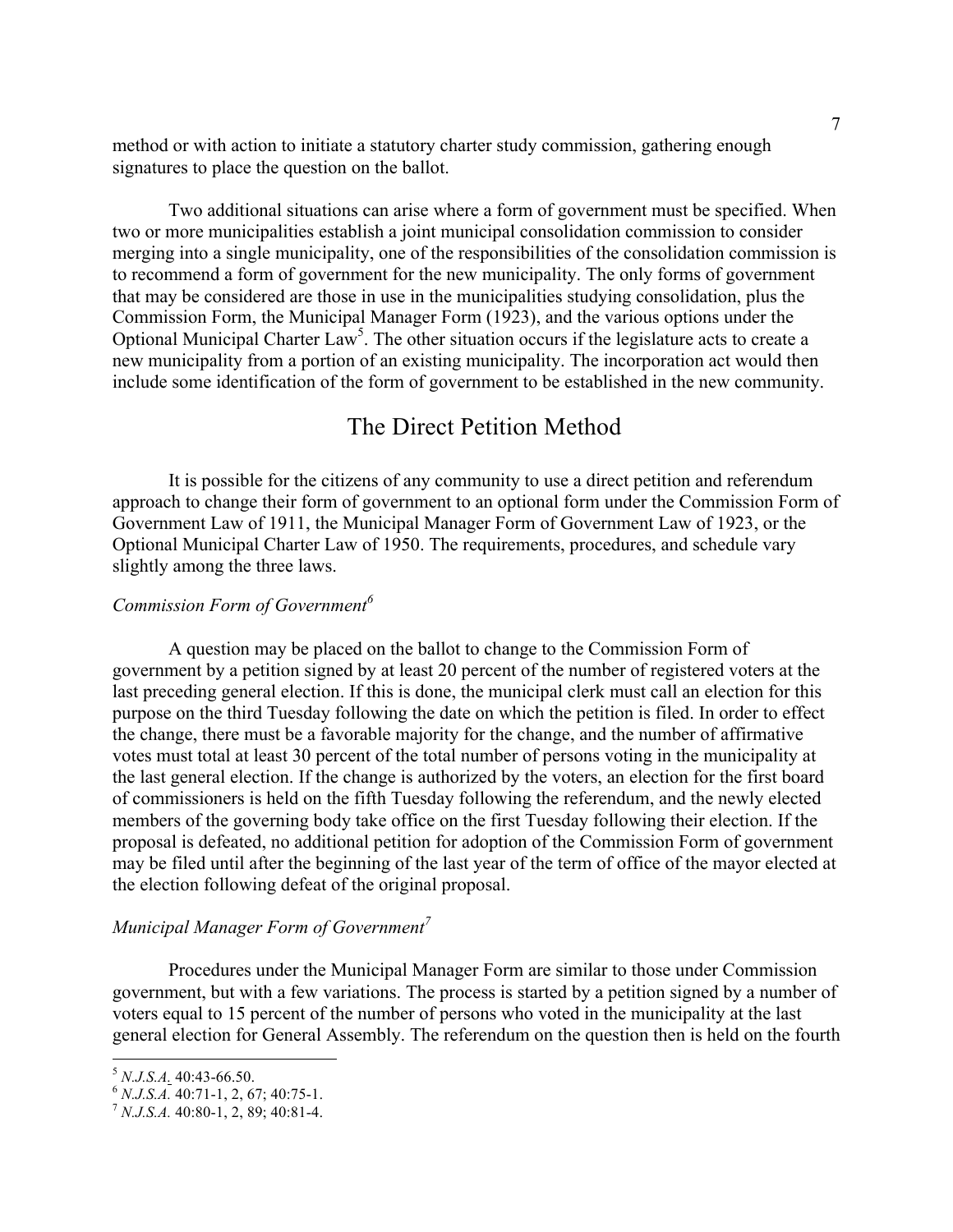Tuesday following filing of the petition, but not within four weeks of a regular municipal election. As with Commission government, there must be a favorable majority for the question, and the number of affirmative votes must total at least 30 percent of the number of persons voting at the last general election. If the change in form of government is approved, the first election of members of the council is held on the fourth Tuesday following the referendum and the new council members take office on the fourth Tuesday after their election. If the proposal is defeated, there is a two-year waiting period before another petition for adopting the Municipal Manager Form may be filed.

#### *Optional Municipal Charter Law8*

Provisions for a direct petition approach are somewhat different under the Optional Municipal Charter Law. The number of signatures necessary to place a question of change on the ballot varies with the size of the municipality:

- 25 percent of the registered voters in municipalities of 7,000 or less
- 20 percent in municipalities over 7,000, but less than 70,000
- 10 percent in municipalities of 70,000 or more

The registered voters are counted as of the date that the petition is filed. If a valid petition is filed, the municipal clerk must place the question on the ballot at the next general or regular municipal election, if there is to be one, at least 60 and no more than 120 days after the petition is filed. If there is no regularly scheduled election during that time, the clerk must arrange for a special election within that period. A simple majority is required for approval.

Election of the first governing body members depends upon the plan proposed. If it is a partisan form of government with elections at large, the first election takes place at the next general election at least seventy-five days after approval in the referendum. If wards have to be drawn, the first partisan election would be held at the next general election at least 120 days following the referendum. In nonpartisan forms, the time of the first election is at the regular municipal May election, respectively 75 and 120 days after the referendum, depending upon whether the plan is for at-large or ward elections. The first elected officials take office on January 1 following their election in partisan forms of government and on July 1 following election in nonpartisan plans.

If a proposal for change initiated by direct petition under the Optional Municipal Charter Law is defeated on referendum, no subsequent direct petition for change may be filed under this law until four years after the referendum<sup>9</sup>. However, this waiting period does not apply to a petition or an ordinance for a charter study commission, which may be filed or enacted immediately after the referendum on the first petition.

<sup>&</sup>lt;sup>8</sup> *N.J.S.A.* 40:69A-18, 19,20; 40:69A-205.

*N.J.S.A.* 40:69A-21.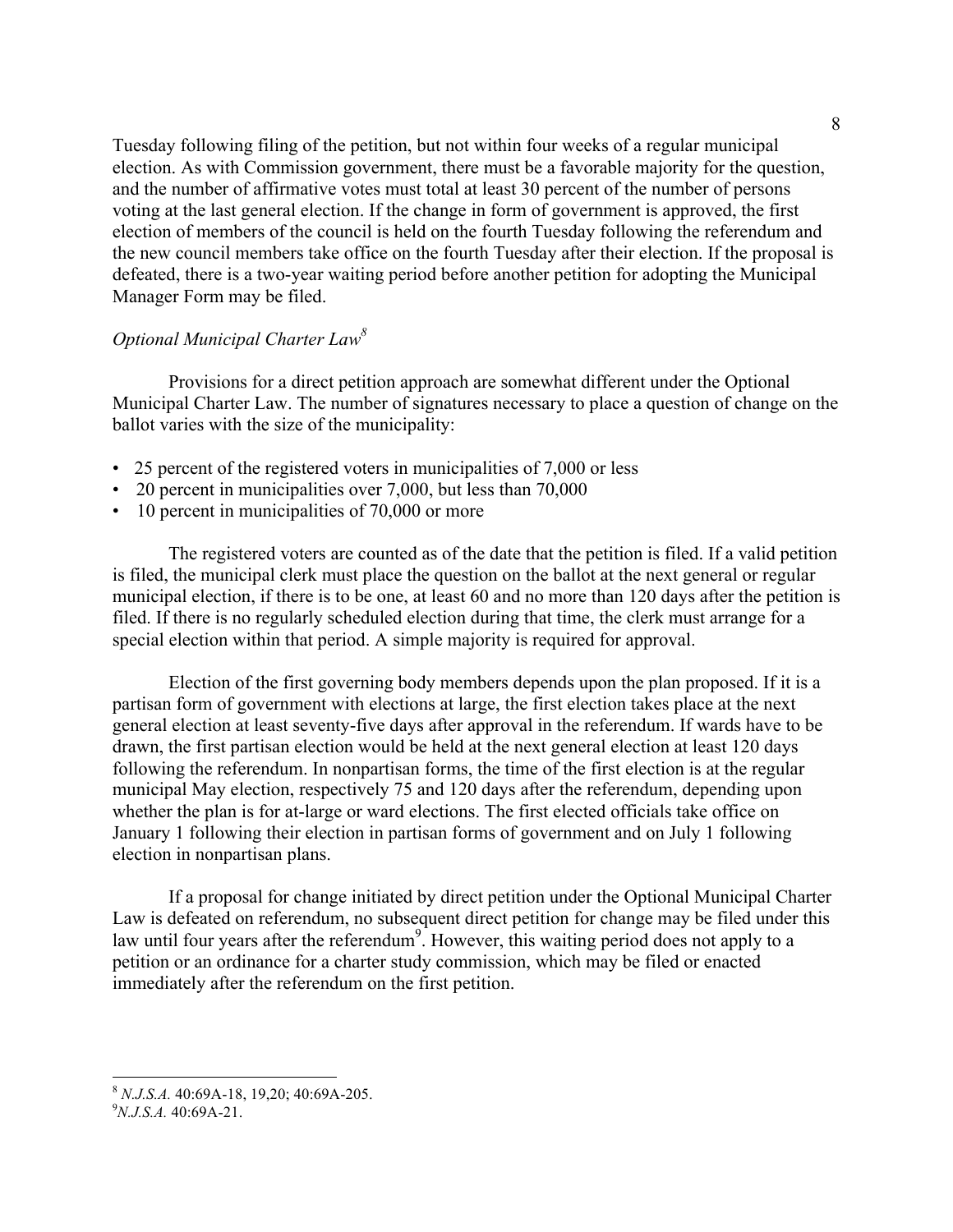## The Work of a Charter Study Commission

#### *Establishing the Commission*<sup>10</sup>

An election for a charter commission can be authorized either by local ordinance or by a petition signed by the registered voters of the municipality (see Chart 1). The question to be submitted to the voters is stated in the statute as follows:

Shall a charter commission be elected to study the charter of (name of municipality) and to consider a new charter or improvements in the present charter and to make recommendations thereon?

Actually, the voters must take two actions, one to approve or disapprove this question and the second to elect five charter commissioners.

In order to place the question for a charter study on the ballot by petition, certain requirements must be met. The petition must be signed by 25 percent of the registered voters in municipalities with 7,000 or less inhabitants, 20 percent in municipalities with more than 7,000 but less than 70,000, and 10 percent in municipalities of 70,000 or more inhabitants.

The law provides specific instructions about the petition form. Papers are to be uniform in size and style. Persons are to sign in ink or indelible pencil. Five voters are to be designated as the Committee of the Petitioners and are responsible for the circulation and filing of the petition and also to indicate that the signatures are genuine.

The petition is filed with the municipal clerk, who must provide for an election at the next general or regular municipal election that is scheduled not less than seventy-five days after the passage of the ordinance or the submission of the petition.

Persons who wish to be candidates for the charter commission must be registered voters of the municipality. They may be nominated by petition of at least 3 percent or one hundred of the registered voters, whichever is less; the number cannot be less than ten. Candidates run on a nonpartisan basis; that is without political party designation or slogan; bracketing of a group of candidates on the ballot is not permitted $11$ . Petitions must be filed at least sixty days before the election. The five candidates who receive the highest number of votes constitute the charter commission; if the question for a study is not approved then no candidates are elected.

#### *Organization of the Commission*<sup>12</sup>

The charter commission must organize and hold its first meeting within fifteen days after the election. Essential tasks have to be accomplished, including the election of a chairperson, the establishment of meeting times and places, and the adoption of rules for the conduct of charter commission business. Most charter commissions also elect a vice-chairperson, a secretary, and a

<sup>&</sup>lt;sup>10</sup> *N.J.S.A.*40:69A-1 to 4, 186.<br><sup>11</sup> Dios v. Ronnie, 76 *N.J.Super*.390 (1962).<br><sup>12</sup> *N.J.S.A.* 40:69A-5 to 7.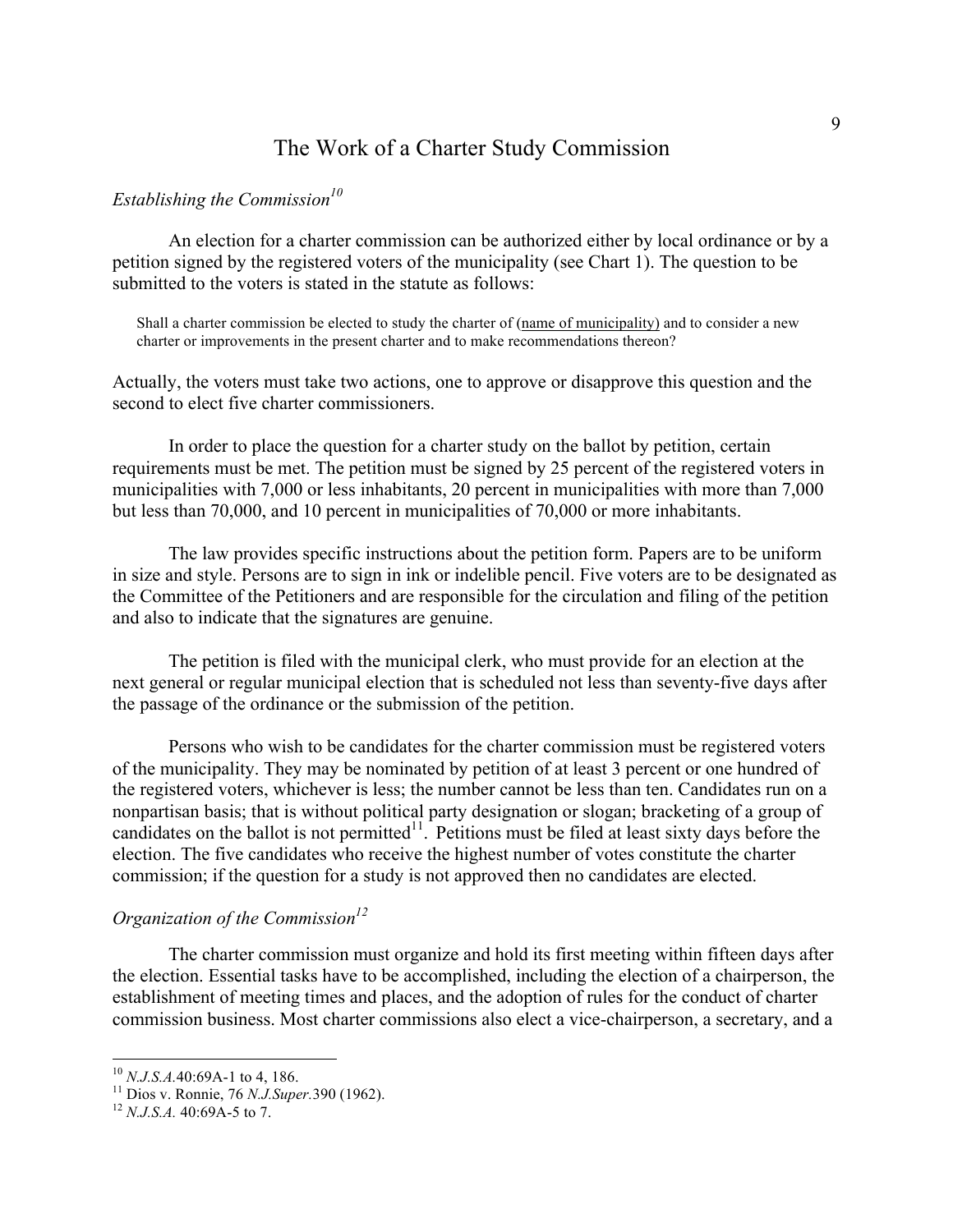treasurer. Although some charter commissions have functioned without by-laws and have not encountered many problems, it is desirable that a set of rules be adopted early in the commission's work.

Charter commission business must be conducted by a quorum, which is a majority of the members. If a vacancy occurs, the remaining members may appoint any qualified citizen. The law does not define such a citizen; in practice many charter commissions have selected the losing candidate who received the highest number of votes.

It is imperative that the charter commission follow the provisions of the Open Public Meetings Act, more commonly referred to as the Sunshine Law<sup>13</sup>. Essentially, this means giving appropriate notice of meetings, holding most meetings in public, and keeping minutes of all sessions, including executive sessions that may be authorized under circumstance defined in the Law. Applicability of the Open Public Meetings Act to charter commission activities was affirmed in a 1977 case involving the Atlantic City Charter Study Commission<sup>14</sup>.

The function and duty of the charter commission is stated by  $law^{15}$ .

to study the form of government of the municipality, to compare it with other available forms under the laws of this State, to determine whether or not in its judgment the government of the municipality could be strengthened, made more clearly responsive or accountable to the people or whether its operation could be more economical or efficient under a changed form of government.

The charter commission is given a period of nine months from the date of its election to complete its study and report to the community. It may report earlier than that time if its work is completed. When the commission has completed its organization, it should spend some time planning its work and preparing a budget.

#### *The Charter Commission Budget<sup>16</sup>*

The charter study commission should prepare a budget for submission to the municipal governing body as soon as practicable. The commission must comply with the standard budget timetable in use in the municipality, making sure that its request is submitted in time to be included in the municipal budget. Because a charter commission usually begins its work prior to the beginning of the municipal budget year, the municipality may be able to make some funds available from the current budget before this date. However, it is unlikely that the commission will have major expenditures at this time.

Several major categories must be considered in preparing the budget: consultant fees, secretarial services, legal fees, printing, postage, travel, office supplies, advertising, tape recording, rental of meeting space, and other incidental expenses. Most of these categories are self-explanatory, but some may require elaboration.

<sup>13</sup> *N.J.S.A.* 10:4-6 *et seq.* <sup>14</sup> Polillo v. Deane, 74 *N.J.* 562 (1977). <sup>15</sup> *N.J.S.A.* 40:69A-7. <sup>16</sup> *N.J.S.A.* 40:69A-8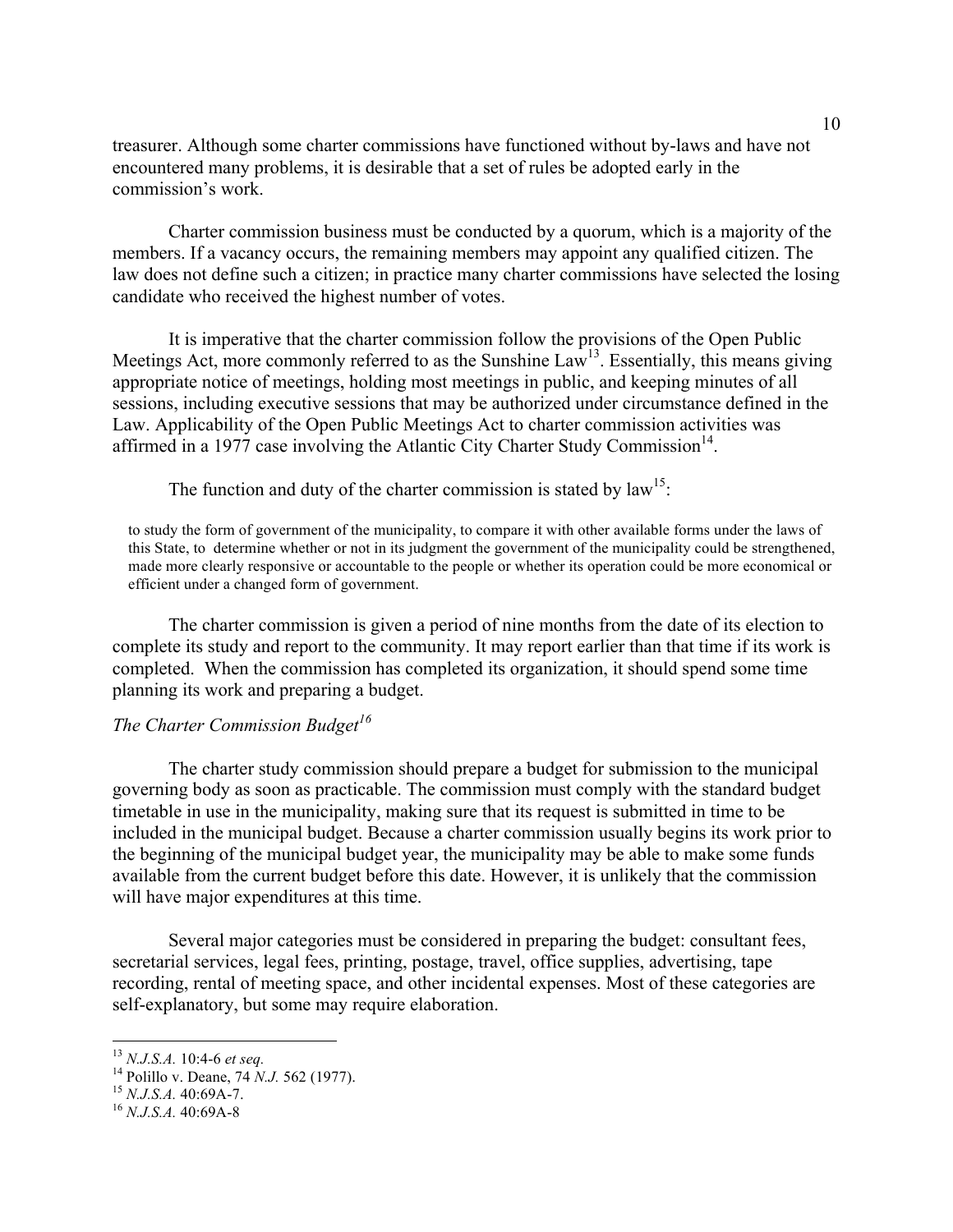In earlier years, most charter study commissions engaged professional consultants to assist them in their work, and costs could become substantial. More recently, commissions have been conducting their studies with less reliance on consultants. The staff of the Rutgers University Center for Government Services is available to provide limited assistance at no charge. Additional help may be available from the State Division of Local Government Services and the New Jersey Municipal Management Association.

Secretarial service costs will depend on how extensive a record the commission plans to make of its proceedings. The Open Public Meetings law requires that minutes be prepared and made available to the public. However, there appears to be no requirement for a detailed, verbatim record of the commission's meetings. Some commissions have relied on note-taking by the members, backed up by tape recordings; others have hired secretarial personnel to prepare a more extensive record.

Legal fees will vary. Some charter commissions have been able to use the services of the counsel to the governing body. If an attorney is retained as consultant, any legal services may be covered by the consultant's fee. In most instances, the need for legal advice is quite infrequent, but it probably is desirable to have some funds in the budget for legal help if this should become necessary.

The cost of printing and distributing the commission's report usually is the largest item in the budget. This is difficult to forecast at this time because the charter commission will have to guess at the size of its report, the kind of report that will be written, and the resources available for its dissemination.

Some travel funds should be requested because the commission may want to visit other municipalities or to reimburse persons from other municipalities who may come to be interviewed or provide other information.

Some advertising may be necessary if the commission desires to promote a special meeting or other function.

On occasion, a charter commission might have to rent some meeting space. This may be necessary when a commission chooses to move its meetings into various areas or neighborhoods.

Charter commissioners receive no compensation but can be reimbursed for expenses.

#### *Phases of the Charter Commission's Work*

Following a planning period, usually about three weeks to a month after election, there generally are three phases to a charter commission's work: a study of the present form of government, an examination of alternatives, and the development of conclusions and recommendations. If the commission has been elected at the November general election, the first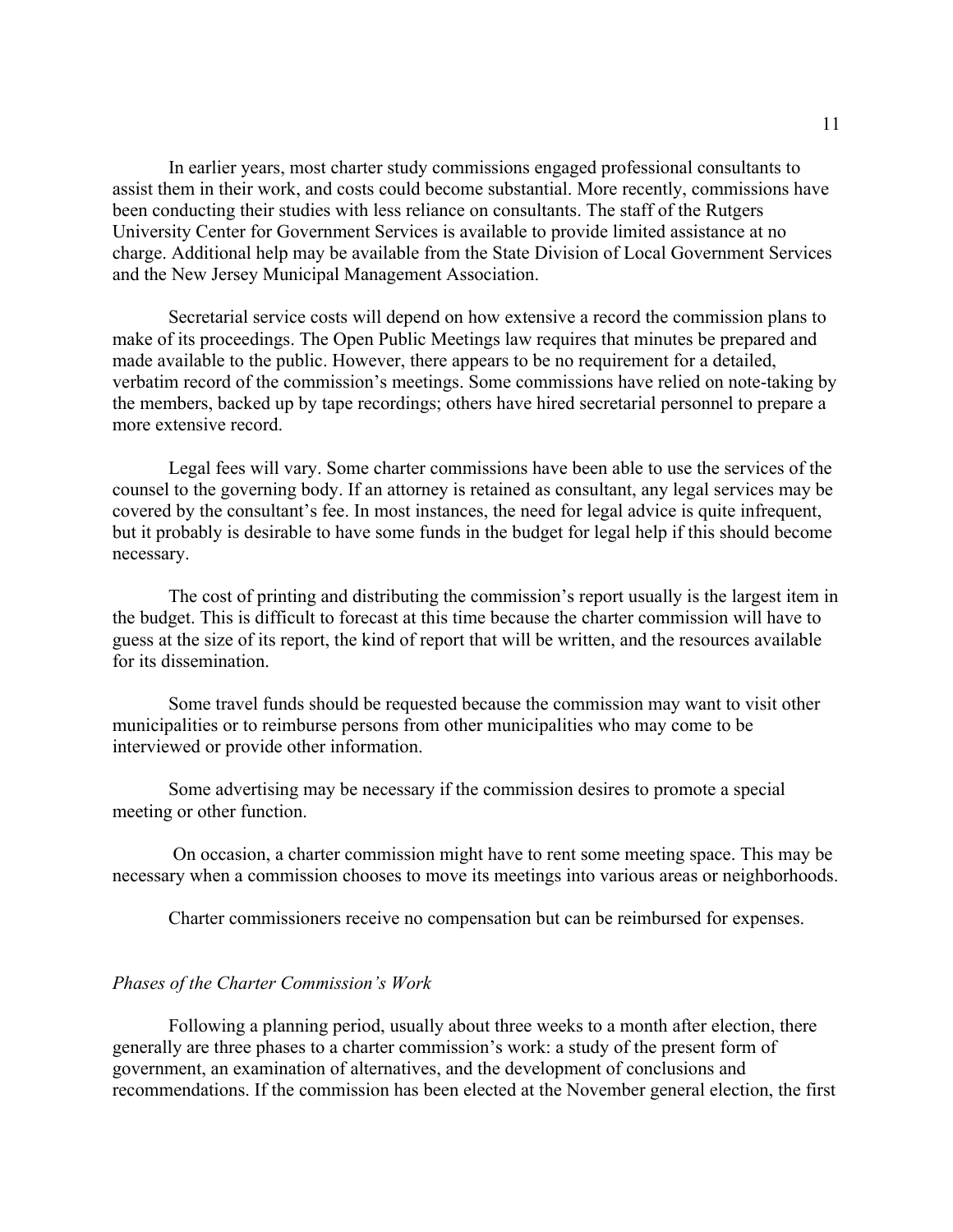phase, a review of the existing government, often runs from about December 15 to March 1. The second phase, a study of alternatives, may extend from March 1 to May 1, and the third phase, decision making and report writing, from about May 1 until the report is filed. There can be some overlap in the phases. A common schedule is to plan initially for one meeting a week. As the commission approaches the end of its time period, however, more frequent meetings may be necessary.

One of the problems faced by many charter commissions is that the public may lose interest in their work once the initial election is over. At the same time, one of the virtues of the charter study approach is that it provides a number of months during which the commission has an opportunity to educate the community, as well as themselves, about the alternatives available and the strong and weak points of each. This is in contrast with the direct petition approach, where a group of residents propose a form of government that they favor, with full information and discussion possibly being more limited before a final decision must be made by referendum. Charter commissioners should make a concerted effort to keep their work before the public and to provide maximum information upon the alternatives that they are considering.

As soon as the schedule is adopted, it is a good idea for the charter commission to inform citizens about the study process. This could be done as a progress report to the present municipal governing body. Although all meetings are open to the public, experience has shown that few citizens attend the early meetings of the commission. This is understandable because the initial work of the commission is confined to planning the study and preparing the budget. A suggested format would be to have the commission chairperson review the statutory charge to the charter commission and explain what the commission has already done. A description of the total study process is helpful, with an emphasis upon the commission's desire to focus its attention on different subjects in each separate phase of the study. This is quite important because many charter commissions face a situation in which citizens, for various reasons, will ask questions related to a point not yet reached in the charter study process. For example, in some of the early meetings, citizens will ask the commission whether they plan to recommend a change in government, even though the commission may just be in the initial study phase. Questions of this sort can be deferred more easily if the public is aware of the different phases of the study. A question and answer period should follow, with a request from the commission to its fellow citizens to attend meetings and to urge all citizens to take an interest in the work of the commission.

#### *The First Study Phase—The Present Form of Government*

As this phase of the study begins, a dual process takes place. Charter commission members will probably wish to schedule a set of interviews with present and past local government officials*.* At the same time, they should begin to read pertinent studies and documents about their present form of government.

Choice of Interviewees - Perhaps the most important initial step in the interview process is to develop a list of interviewees. It is best to make the list as inclusive as possible at first, and then eliminate duplication before making final selections of those to be invited for an interview. Persons who should be interviewed include members of the present governing body, past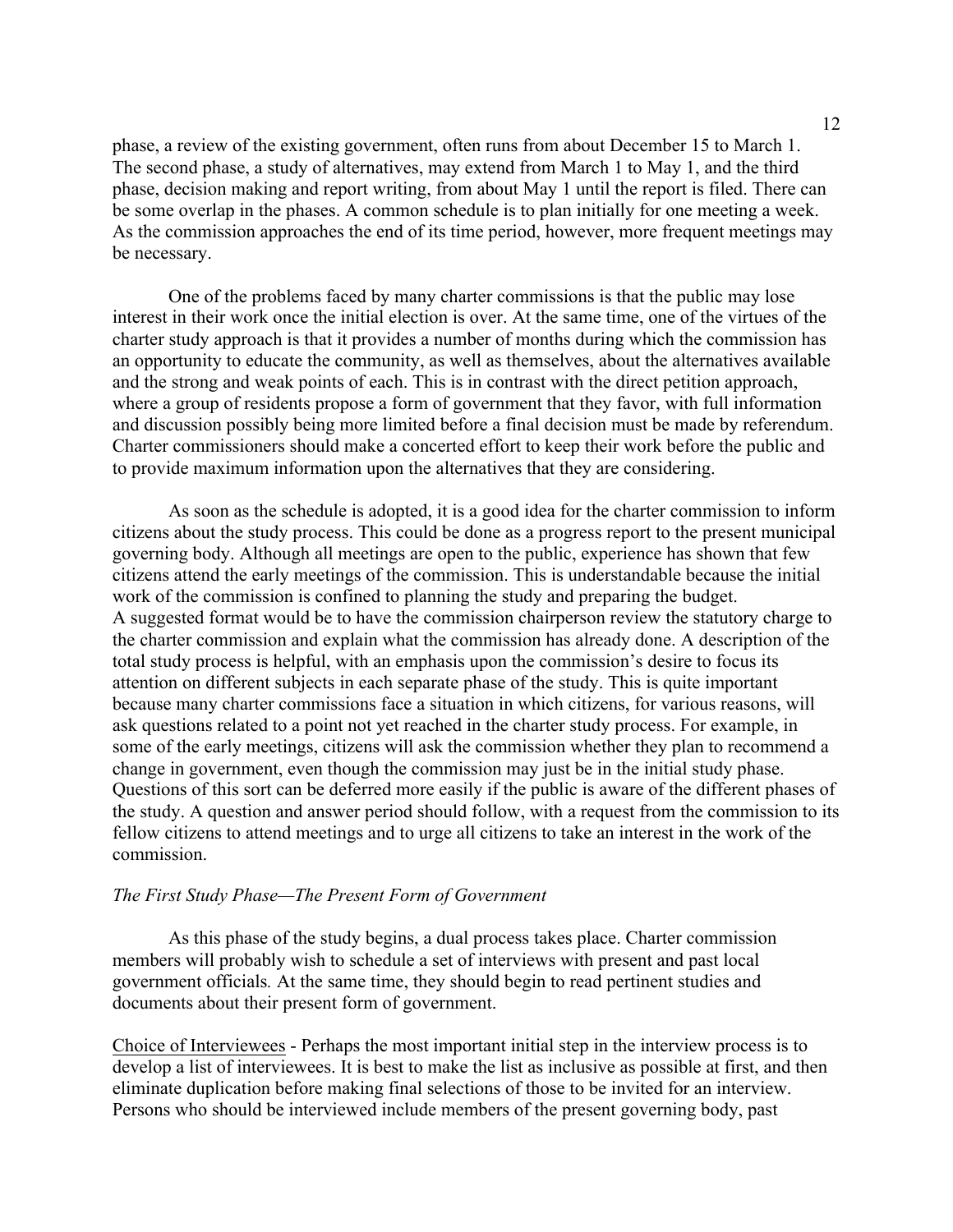members of the governing body, and appointed municipal officials, such as department heads, chief administrative officers, and the chairpersons of municipal boards and commissions. The major purpose of these interviews is to obtain an understanding of the present form of government and to develop some insight into its strengths and weaknesses.

An inevitable question at this point is who or what category of person should be interviewed first? The most logical and diplomatic answer might be the incumbent governing body members, because they are responsible for the conduct of the government and should be most familiar with it. It is also very important for the commission to develop a good rapport with the governing body, because their support and assistance is helpful as the commission begins to interview department heads and other municipal officials. If the governing body is made aware of the commission's objectivity during the interview, any fears or unfounded rumors about the interview process can be allayed.

Another important group of persons to be considered for inclusion on the interview list is former members of the governing body and other past municipal officials. This list could become overly extensive if the commission does not exercise some discretion and act selectively in the final determination of who will be interviewed.

The next group of interviewees include the chief administrator, department heads, and the chairpersons of the various municipal boards and commissions. These persons, particularly the department heads and administrators, are the professionals who operate the local government and who should be most aware of the strengths and weaknesses of the present form of government. These interview groups are perhaps the most familiar with the present form of government.

However, there is another group of persons whose role places them in a position to observe local government. These are local civic leaders. The commission should develop a list of such organizations and individuals as soon as possible. This list can be used for other purposes during the entire course of the study. Some obvious examples are the local political clubs and county committees, the League of Women Voters, the Chamber of Commerce, labor union organizations, and neighborhood groups. It must be stressed again that the charter commission be very selective in the final determination of who will be interviewed.

The Interview Process—During this scheduling process, the charter commission must decide upon the type of interview to be utilized. The interview can range from a very structured process to an open-ended, informal approach. The decision on the type of interview is very difficult because it goes to the heart of the commission's basic objectives, which are always tempered and guided by the word "study." The commission must ask: how will the interview process help us in our study of the present form of government? What interview approach and technique should we agree upon?

At this point most charter commissions struggle with a very fundamental question. "As we develop the interview process to assist us in the study of our present form of government, how do we avoid questions which could get into detailed management areas or issues of public policy?" The commission should reflect upon this problem as the members review drafts of the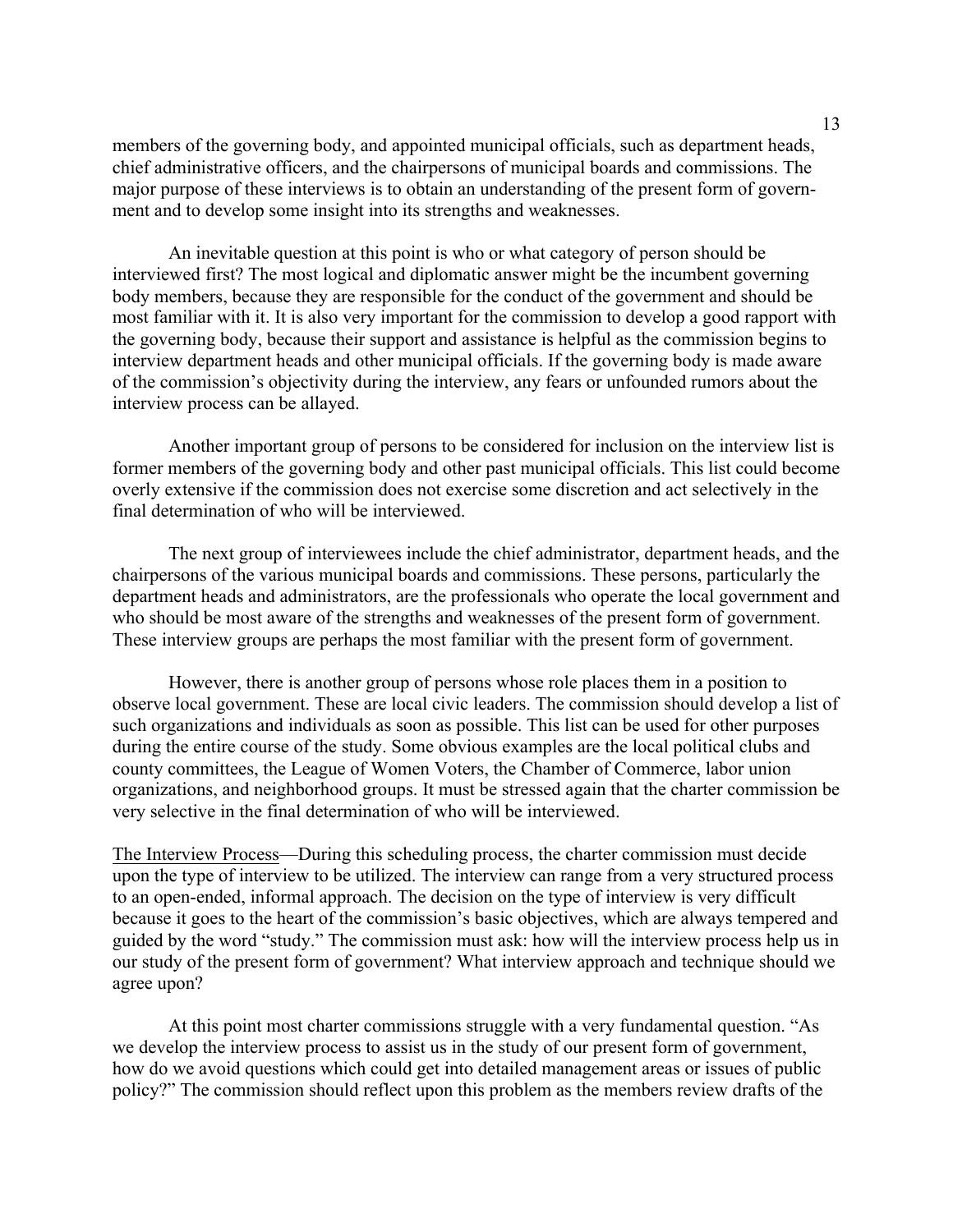interview suggestions. Perhaps one of the most pertinent guides is in the phrase "study of the form of government.*"* The commission is really not charged statutorily with making a detailed management analysis of present operations or of reviewing the merits of various public policies. Although they will brush against this in their interviewing, it is not their main mission, and it could easily push the commission into many time-consuming hours of detailed and perhaps acrimonious or fruitless interviews.

Perhaps the most common interview process is the formal structured interview in which most, if not all, of the same questions are asked of all interviewees. Obviously, some of the questions are not pertinent to every person because of the nature of their position and the differences in duties and responsibilities.

The detail and number of questions in the structured interview have varied, depending upon the decision of the charter commission. However, there are several standard categories of questions that commissions have used. Perhaps the most important opening question, can be described as a "lead-in" or "warm-up." The question merely asks the person to take a few minutes to relate their background, their qualifications, and their duties and responsibilities in local government. This approach gives the interviewee a chance to relax and to develop an easier relationship with the commission members. It is important for the chairperson, either before or right after this question, to describe the total interview and about how much time it will take.

A second major category of questions lies in the area of the theory and operation of the present structure of government. For example, what is the interviewee's opinion on the size of the governing body; is it too large, too small? Is it representative of the overall community? What is the interviewee's relationship with the governing body and with the mayor? To whom does he or she report? How frequently does he or she meet with members of the governing body?

Another category of questions can touch upon some aspects of general management: Please describe the budget process. How is your departmental budget prepared? Who reviews it? How is it controlled? Please explain the purchasing process and the personnel system. Who does the capital planning and programming? These and other similar questions can give some insight into the overall management but, again, they are in no way an attempt at detailed management analysis.

A fourth category of questions involves communications with the public: Do you have a public relations or public information program? If so, who is responsible? Are there occasional press releases about operations or problems? Is there an annual report released to citizens?

Some questions can be directed toward the area of intergovernmental relations: What state or federal aid has the municipality obtained? Who is responsible for such programs? Are there any cooperative agreements with other municipal or regional agencies? Do municipal officials and staff meet with their colleagues from other municipalities on a regular basis?

After these categories have been exhausted, the commission may choose to move into a discussion of alternatives. For example, do you believe that the structure of government should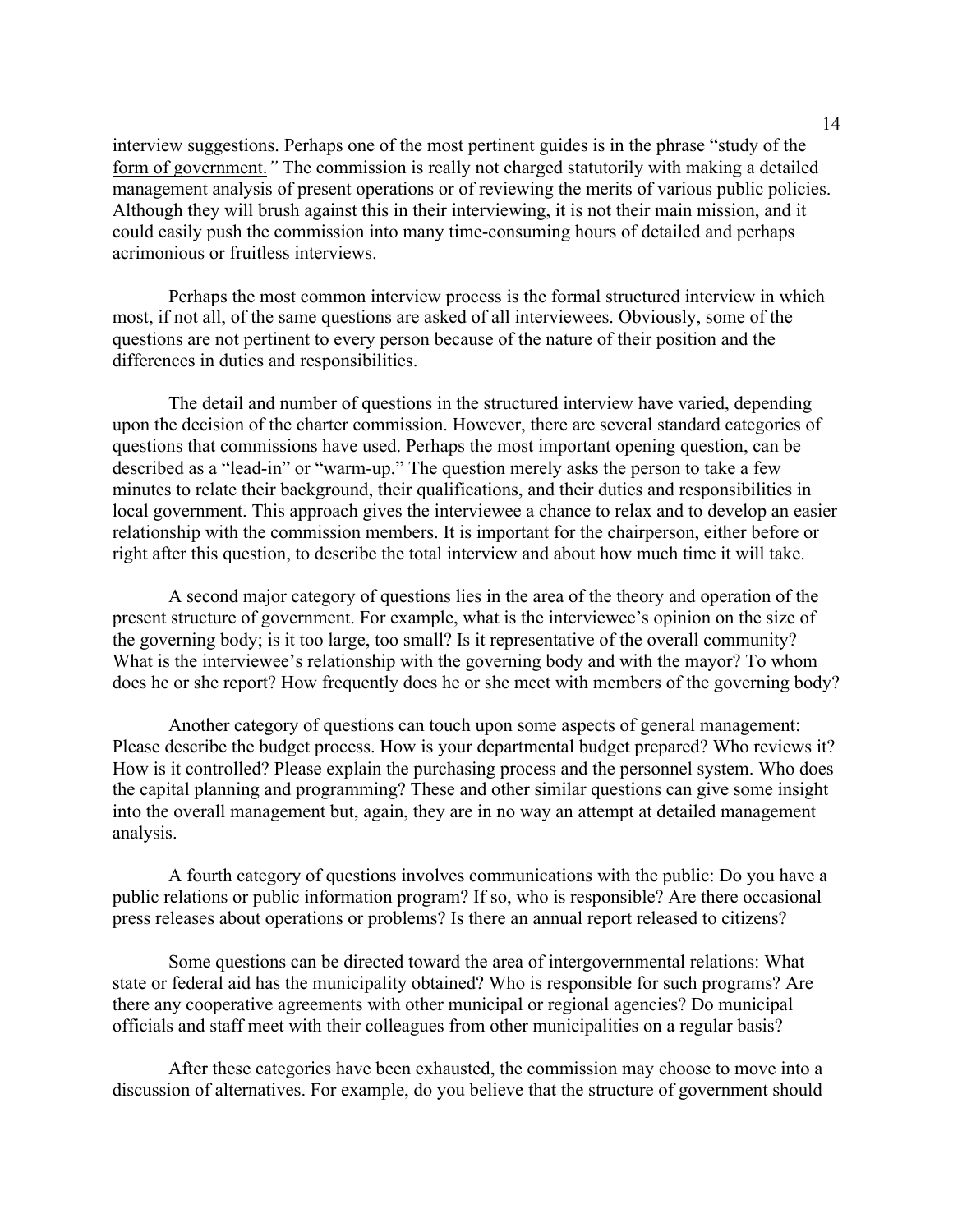be based upon a separation of executive and legislative functions? Do you favor the direct election of the mayor by the electorate? Do you believe that the council should exercise dual legislative and administrative powers and functions? Should the chief executive be appointed or elected? In these questions the commission is doing some ground work for the second phase of its study—the examination of alternatives.

A final major discussion area enables the commission to give the interviewee an opportunity to focus upon his or her basic evaluation of the present form and structure. What do you believe are the strengths of the present form of government? What do you believe are the weaknesses of the present form? Finally, how do you believe that the present form of government could be improved? Some charter commissions may ask a question about whether the person favors a different or changed form of government. However, if an interviewee favors a change, his or her comments about this will develop from the earlier questions listed above.

A very practical aspect of an interview is the decision as to whether a charter commission should use a tape recorder during the interviews. Several considerations should be taken into account before a final decision is made. Will the presence of a recorder be cumbersome and will it inhibit the free-flow of the interview? How will the tape be used and by whom? Should the tapes be transcribed? How much will the process cost? The answers to most of these questions can be obtained relatively easily. The most difficult one is the possible inhibiting effect and how the tapes will be used. If each charter commission member takes adequate notes during the interviews, a tape recorder may not be necessary. Or it may be used only for checking on answers for clarity or misinterpretation. In short, the tapes could be used as a back-up to the individual note-taking system. No definitive answer can be given to the inhibiting factor. Some persons do not mind the presence of a recorder and some do. If the charter commission conducts the interviews as a committee of the whole, and careful notes are taken, no recorder may be necessary.

No matter what interview process is used, it is very important that the charter commission decide upon a method to produce some record of each interview. If the commission has the services of a secretary, one of the members could dictate his or her notes while they are fresh in mind, to be reviewed by the entire commission for additions or corrections. If no secretarial help is provided, one of the commissioners could volunteer to draft notes for review and suggestions by the entire commission. Clear, clean copies of the major interview notes are essential to the commission when they meet to draw conclusions about the present form of government. A verbatim transcript of each interview is probably not necessary and may even be detrimental, since the major points may be buried in a large volume of typed material.

Trends of the Present Local Government—Another task for the charter commission during the first phase of the study is to read as many pertinent documents as possible about the present local government. These would include the local master plan, any regional studies that pertain to the area, studies or surveys of particular departments, and studies done by agencies in the private sector. However, charter commissions should not be overly disappointed and frustrated if they do not find a large number of such studies. Local governments tend to be frugal, and important studies that might be done are many times given a low priority.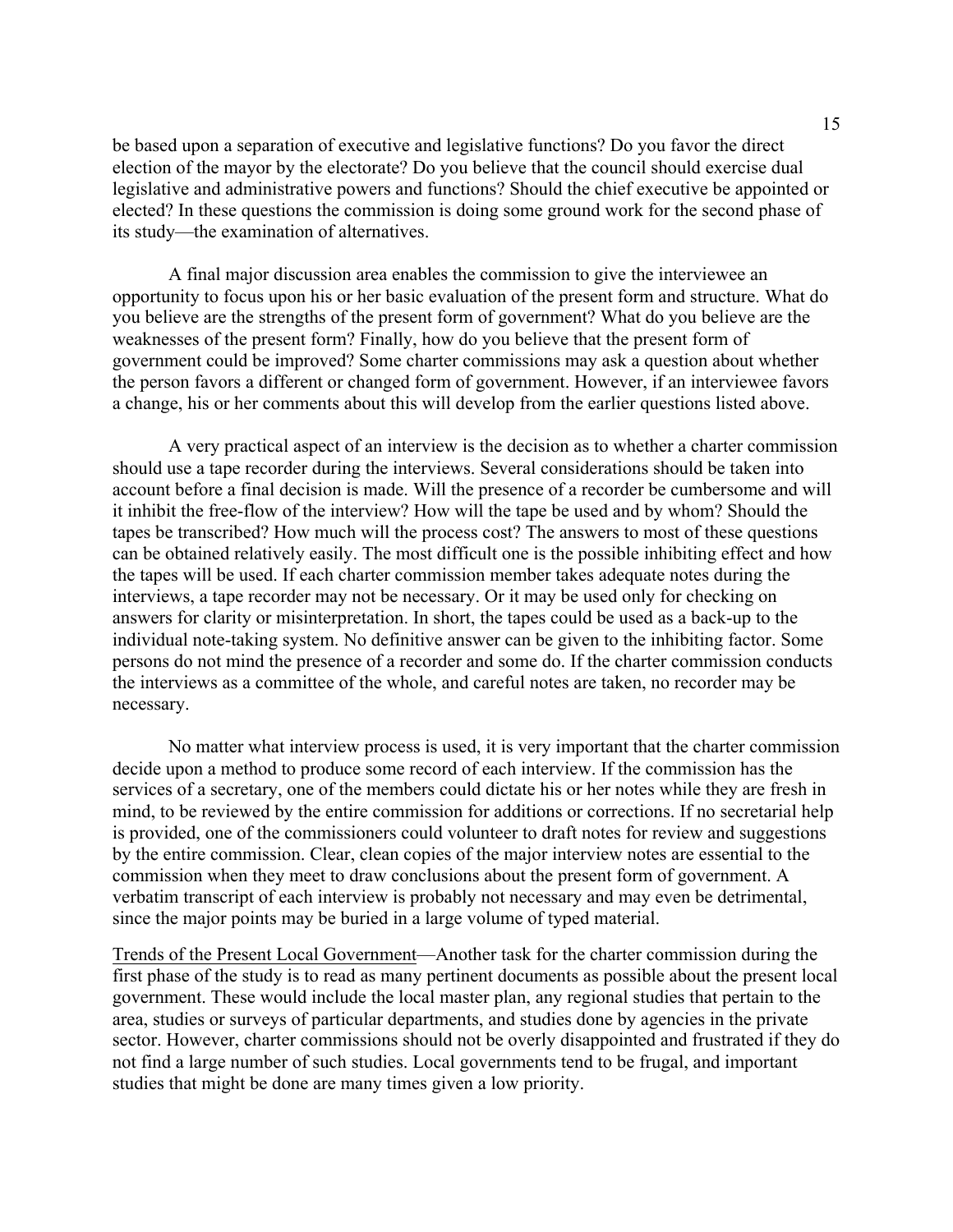The charter commission may face an additional problem if it decides to describe some of the trends in its local government. First, there may be a dearth of local data that is organized coherently. Second, it may be difficult to present the data in a method that the general citizen can understand. Third, the data presented may not be as significant and helpful as the commission originally believed.

Most commission reports have little, if any, statistical data on the trends of their local government. Those that do present some data are very selective. The most consistent data shown are population growth, budget history and budget projections. The gathering of data is timeconsuming, and the interpretation of it should be made by someone who is proficient in the field. If a commissioner has the time and the expertise to work on such data, the commission is fortunate. If not, it might be better for the commission to concentrate on other aspects of its study.

Public Hearing on the Present Form of Government—When the charter commission approaches the end of the first study phase it probably should hold a public hearing with sufficient notice to citizens and organizations<sup>17</sup>. The major purpose of this hearing is to obtain input from citizens and organizations about the present form of government. The hearing would also provide an opportunity for the commission to inform its fellow citizens about the study and what has been done up to that time.

The hearing should be held in a central location on an evening or evenings that would be convenient for most citizens. If a municipality is large in area and has several distinct neighborhoods or regions, it might be advantageous for the commission to hold hearings in each of these areas on different evenings to make it convenient for more citizens.

To open the hearing, it might be well for the commission chairperson, after a brief introduction of the commission members, to discuss briefly the charge to the commission and to explain how the study is to be conducted and what has happened to date. Although a major purpose of this hearing is to obtain citizen input about the present form of government, it is desirable for the chairperson or one of the commissioners to take a few minutes to describe the present form of government. A commission cannot assume that most citizens have any great familiarity with the existing structure, its origin and background, and the theory of its organization.

Perhaps the most difficult or awkward moment of the public hearing now occurs. The commission will open the meeting to the public for their comments and views about the present form of government. In order not to be met by a stunning silence, a commission should prepare a list of questions which might be used to prime the thoughts of those in attendance. For example:

- Do the day-to-day operations of our government seem to be handled effectively?
- Do you feel that the present form of government provides adequate representation for all citizens?

 <sup>17</sup> *N.J.S.A.* 40:69A-9.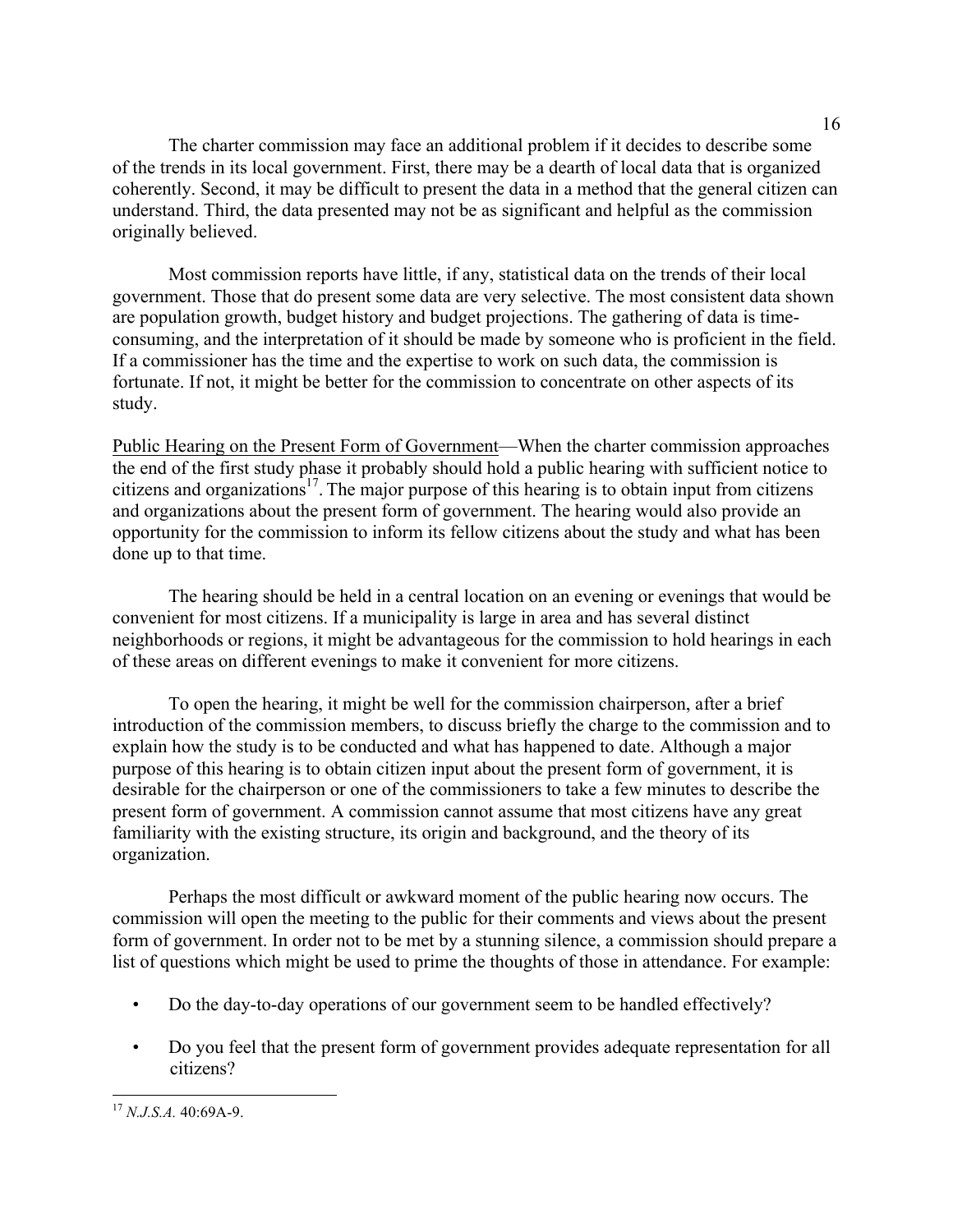• What are the major strengths and weaknesses of the present form of government?

In most public hearings, questions and answers develop along the lines mentioned above, and the commission has an excellent opportunity to gauge citizen reaction and understanding of the present form of government.

It is very important that the commission avoid being drawn into any discussion about the other phases of its study. Patience and tact should be exercised, because some citizens will ask questions about the study that the commission cannot answer at this time. In some situations, these questions may be "planted" for various reasons, and the commission has to reemphasize the deliberative nature of its study and that those questions will be addressed in the appropriate study phase. It is important that commission members avoid being drawn into premature public statements about their conclusions and recommendations.

Other problems can develop in this first public hearing. Some citizens may want to make statements about a form of government they may favor or disfavor or use the hearing to judge the actions of incumbent officials. Again, the commission must exercise tact in handling this situation that might anticipate other phases of the study or might involve inappropriate observations about present officials or employees.

Conclusion of the First Study Phase—After the public hearing or series of public hearings, the commission should close its first phase of the study. Members should review what has been done and weigh the strengths and weaknesses of the present form of government. The commission also may want to discuss some very tentative conclusions about the present form, although they should be careful to emphasize that no firm decision has been made, because two major phases of the study remain.

#### *The Second Study Phase—Alternative Forms of Government*

In this phase, the charter commission faces the task of learning about alternative forms of government. An essential step here is to read the statutory provisions for the other forms of government and, if possible, any literature that describes the philosophies and concepts of each form. Secondly, the commission probably will wish to schedule a series of interviews and meetings with persons from municipalities that have changed their form of government.

Interviews—A charter commission consultant can be helpful in suggesting persons to be interviewed from municipalities that have been operating under another form of government. The interviews can provide the commission with valuable and practical information about how a different form of government functions. It is important that the commission decide on a standard interview process. Most commissions have conducted interviews as a group, since everyone has the opportunity to ask questions and benefit from the dialogue between the guest and the commission members. A few commissions have divided into subcommittees of two in order to spread the workload. If the commission interviews as a whole, then the provisions of the Open Public Meetings Act must be met.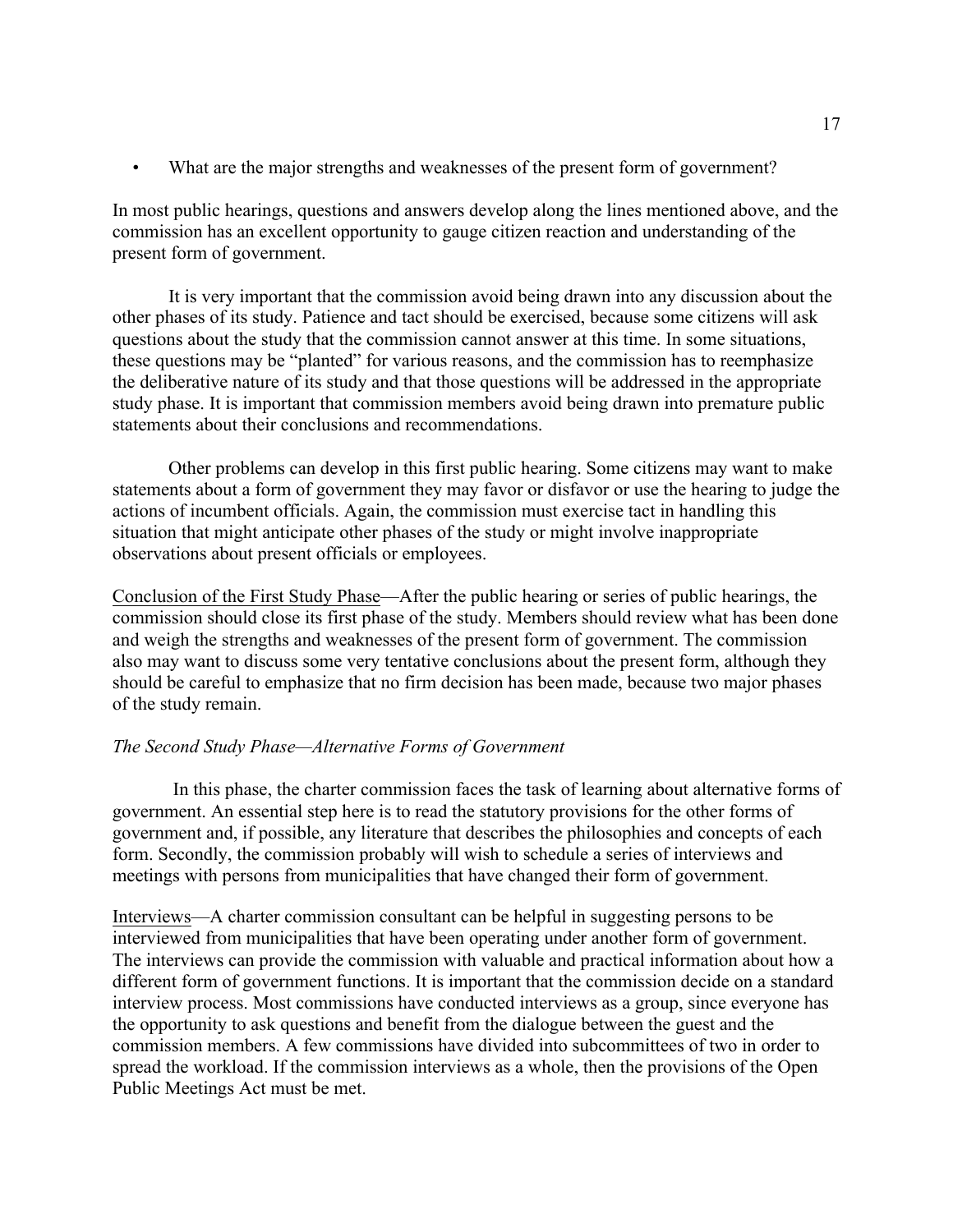18

Again, the commission must decide on the type of interview, open ended or structured. One might suggest that there is not much difference, because it is obvious that the interview would describe the form of government, its strengths, its weaknesses, and how it functions on a day-to-day basis. To a certain extent, this may be true, but the commission should decide upon some specific questions it wants discussed. For example, the following is a random selection of such questions:

- 1. What are the particular strengths of the Form?
- 2. What are the particular weaknesses of the Form?
- 3. Do you believe that the Form provides for a clear focusing of administrative responsibility?
- 4. Does the Form have any built-in potential for conflict between council and mayor?
- 5. Are the executive powers assigned to the municipal (manager or mayor) strong enough? or too strong?
- 6. What is the role of council members with regard to day-to-day administration?
- 7. How do council members handle complaints from residents?
- 8. What are the steps in the budget process?
- 9. Do you think that the Form is viewed favorably in the community? How do you determine this?

In conducting interviews, the commission should be aware that persons from other forms of government usually are advocates for their form, and their answers may require some probing with follow-up questions.

Informational Meetings—As these interviews are conducted, the charter commission should schedule a series of public informational meetings at which the various alternative forms of government can be described. It would be well to focus upon one alternative form at each meeting, which should make it easier for those in attendance to understand each form of government. Persons from municipalities that have adopted an alternative form may be invited to participate. They should be knowledgeable and possess good speaking abilities. It is a good idea to ask different persons than those who were initially interviewed. This approach exposes the commission to the experiences of several municipalities that have changed their form of government.

The major objective of these meetings is to explain to local residents an alternative form of government and how it functions. Some charter commissions have adopted a format in which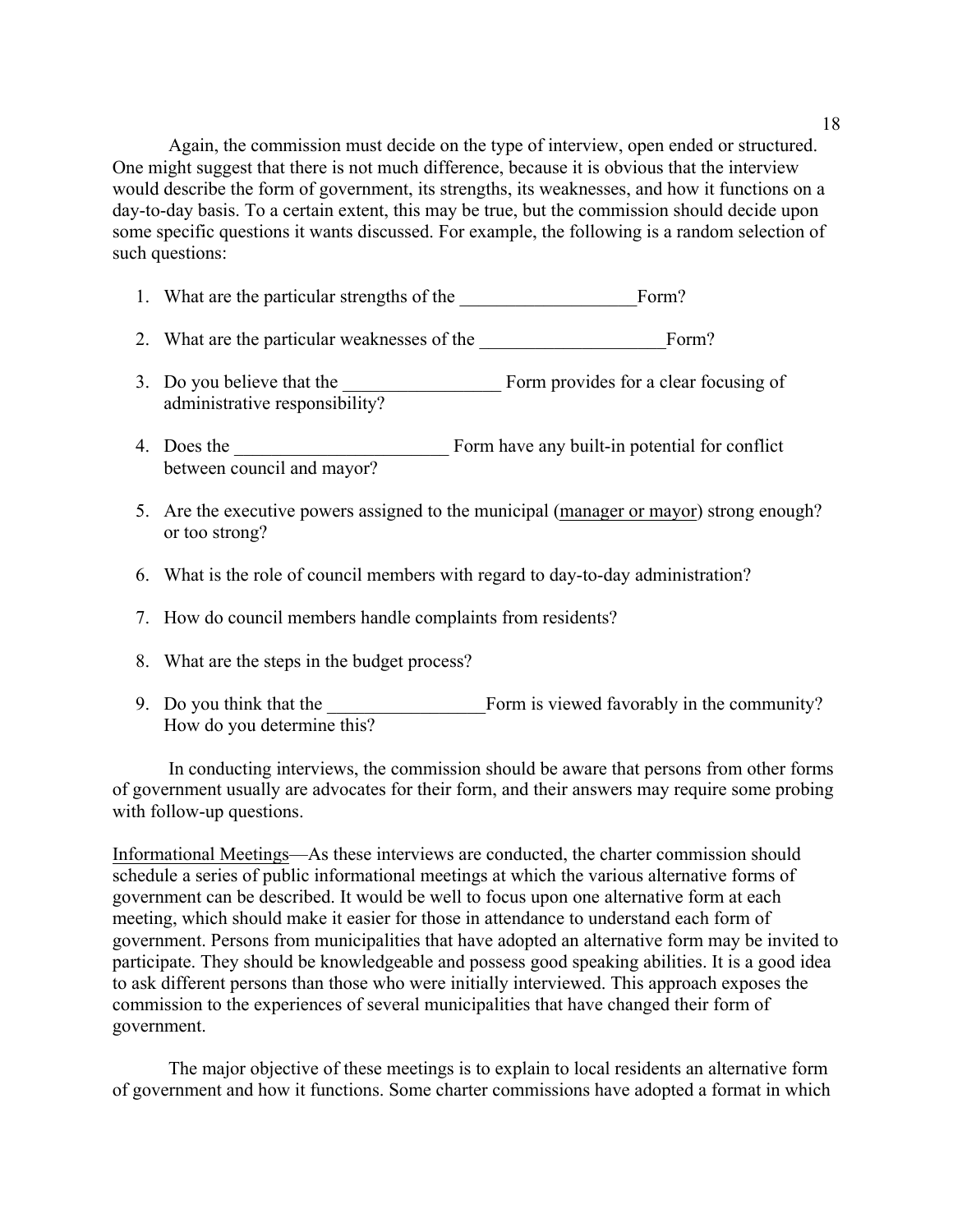an elected council member from one place participates with an executive person from a different municipality. This gives the commission and those in attendance the benefit of the experiences in two municipalities. Each speaker should be given a brief amount of time to explain the form, and then the meeting should be opened to questions from the commission and the audience.

A variation in the meeting procedure would be to have a consultant or one of the commissioners describe the form of government in general and have the guests respond, followed by questions from the audience. If commission members can become familiar enough with an alternative form of government to provide an accurate description of it in a public meeting, they will enhance their status as knowledgeable persons whose ultimate recommendations should be given substantial weight.

It is extremely important for the charter commission to utilize its contacts with the media during these public meetings. Good, accurate, and adequate coverage of the meetings is essential. In addition, newspapers can provide not only news articles but, perhaps, special features that explain the form of government to be discussed at each of the public meetings. If there is local radio and television coverage, the commission should meet earlier with station representatives to determine what programming format might be most helpful and available.

Public Hearing on Alternative Forms of Government—During the course of the public meetings described above, the charter commission should announce at least one public hearing to be held in the near future<sup>18</sup>. The major purpose of this hearing is to obtain input about the alternative forms of government from local residents and comments on what they may favor or disfavor. Hopefully, this input should be based upon citizen attendance at the public informational meetings and their reading of the media coverage about the alternative forms of government. However, this cannot be presumed and the commission must be prepared to provide brief explanations if a citizen appears who was not present at the meetings when the alternative forms were described.

The commission must be careful not to respond in great detail to questions which might be asked about whether or not it favors any particular form of government. Tact and diplomacy must be exercised to point out that the commission is still in its study phase and that a decision will be made when all the data are reviewed and the members have had an opportunity to reflect upon the entire study. Most charter commissions have found that citizens are not reluctant to express their views at these public hearings. Many will have made up their mind in favor of a change in form of government. Others will express a desire for no changes.

While commission members should consider carefully the comments made at the public hearing, they must keep in mind that probably only a very small percentage of the municipality's residents will appear and speak. The tendency to "count heads' for or against some alternative form at the hearing should be resisted. Charter commission members are elected to use their own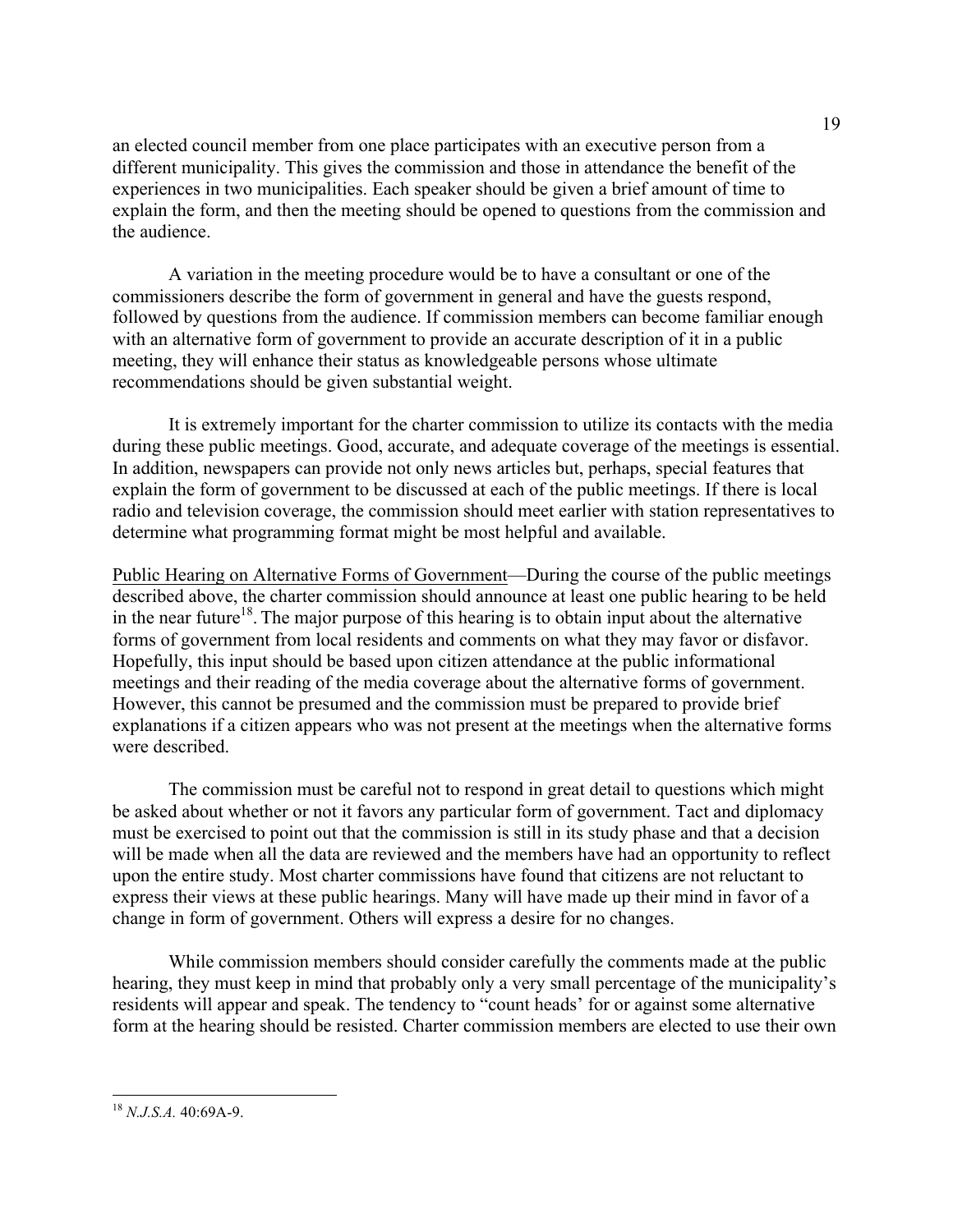judgment as to what is best for the municipality and, by the time of the public hearing, they most likely will know more about the various forms of government than anyone else in the community.

#### *The Third Study Phase—Decision*

If a commission has been diligent in following the schedule described in the sections above, it will have completed the second phase of its study about the first of May in most cases. The commission now is ready to begin the third phase of its study—the decision process.

Perhaps the first step at its initial meeting in this phase is for the commission to review the major points of its data and the conclusions about its study of the present form of government. Many commissions will take a tentative vote on whether or not they want to recommend the retention of the present form. It should be emphasized by the commission that this vote is not its final decision.

The next step should be a discussion of the alternative forms of government. This involves a review of the commission's interviews with the persons from other communities and the public meetings held on alternative forms. A review of the public hearing should also be discussed at this time. The commission chairperson should preside at these meetings and attempt to make progress toward a decision without placing any member of the commission in a position where he or she feels pressured. A major portion of the discussion should include each commissioner's analysis and conclusions about the strengths and weaknesses of the alternative forms of government. The chairperson again must exercise tact and diplomacy in guiding the decision process toward a reasonable conclusion.

After such an intensive discussion, most charter commissions will take a tentative vote to determine how close they are to a decision. Even if the vote is for a change in government, there may not be unanimity about the form to be recommended. Once a majority decision is reached however, it becomes the recommendation of the charter commission. If the minority member or members feel strongly about their position, they are entitled to write a minority report which must be appended to the majority report and, if any member recommends one of the forms of government contained in the OMCL, the full text of that plan must be included in the commission's report<sup>19</sup>.

An awkward situation may now face the commission. After several months of study open to the public, a decision has been reached and reported in the media. However, the report has not been written; it has not even been outlined. Yet, the commission will be subjected to questions by the media and by many residents. Most of the answers to various questions eventually will be covered in a well-written report. In the interim, most commissions, if they have been diligent in the study process, can handle such questions. If the media representatives have also been faithful in their assignments, they can provide excellent information about the commission's decision in their news coverage, If there is a recommendation for change, the commission has to consider how to maintain the interest of the community in its decision when the citizens will not vote on

 <sup>19</sup> *N.J.S.A.* 40:69A-10.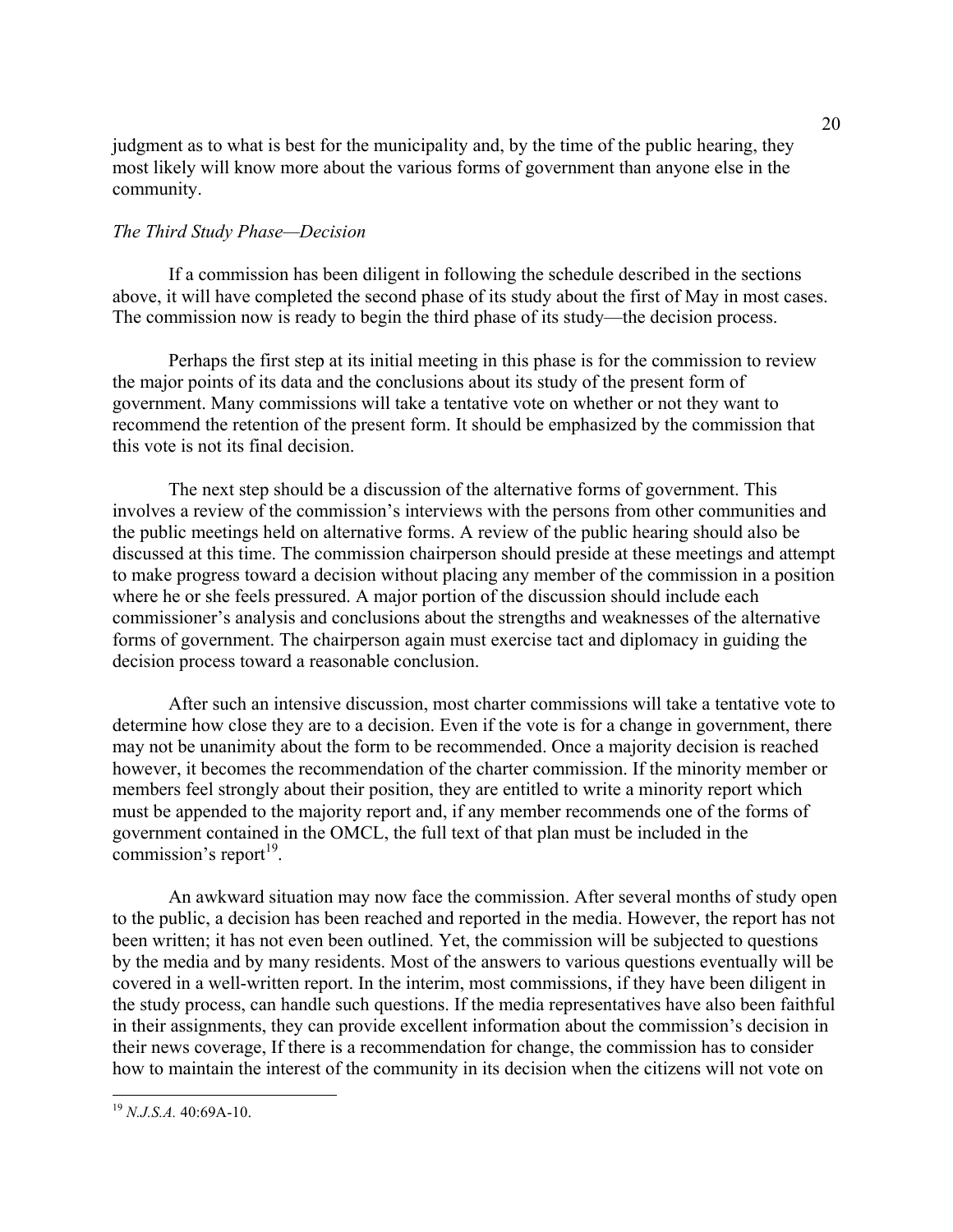any recommendation until sometime in the future.

#### *Types of Conclusions and Recommendations*

The recommendations of the charter study commission may take one of three different directions:

1. The commission may determine that the existing form of government is adequate and, therefore, recommend no change. If this conclusion is reached, the commission is discharged upon filing its report and the charter study process is completed.

Some commissions may favor the existing form of government, but may discern some ways in which that form may be made more effective; for example, they may suggest the enactment of an administrative code or the hiring of an administrator. If this sort of recommendation is made, it is strictly advisory. The charter commission is discharged, and implementation is at the discretion of the incumbent governing body.

- 2. The commission may decide that one of the optional forms of government under the OMCL is preferable to the existing form of government. If this is its recommendation, the municipal clerk must place the question of adopting that form on the ballot for a final decision by the voters within 60 to 120 days after the commission report is filed. The charter commission may specify whether this vote takes place at a regularly-scheduled election or at a special election within that period. The incumbent municipal governing body has no authority regarding this election. The charter study commission remains in office until that vote is taken.
- 3. Finally, the commission may conclude that a change in form of government is desirable, but none of the forms available is adequate. The commission then would draft a special charter for the community and include it in the commission report. In this case the municipal governing body would be required to ask the state legislature to enact the charter as a special law, and the charter commission would remain in office until this process is concluded.

#### *Preparation of the Report*

Regardless of the type of conclusion reached, the charter commission must prepare a report. The nature and scope of the report depends to a very large extent upon the approach and the depth of the charter commission's study. If the commission has followed its schedule, and has been conscientious and hard working, there should be abundant information from which to structure a final report. The first step should be the preparation of a draft outline. If the commission has a consultant, he or she may be asked to do this task; if not, one of the commissioners or perhaps a subcommittee of two will prepare an outline.

After the commission approves the final report outline, a decision must be made about who will write the actual draft. Again, if the commission has retained a consultant, he or she may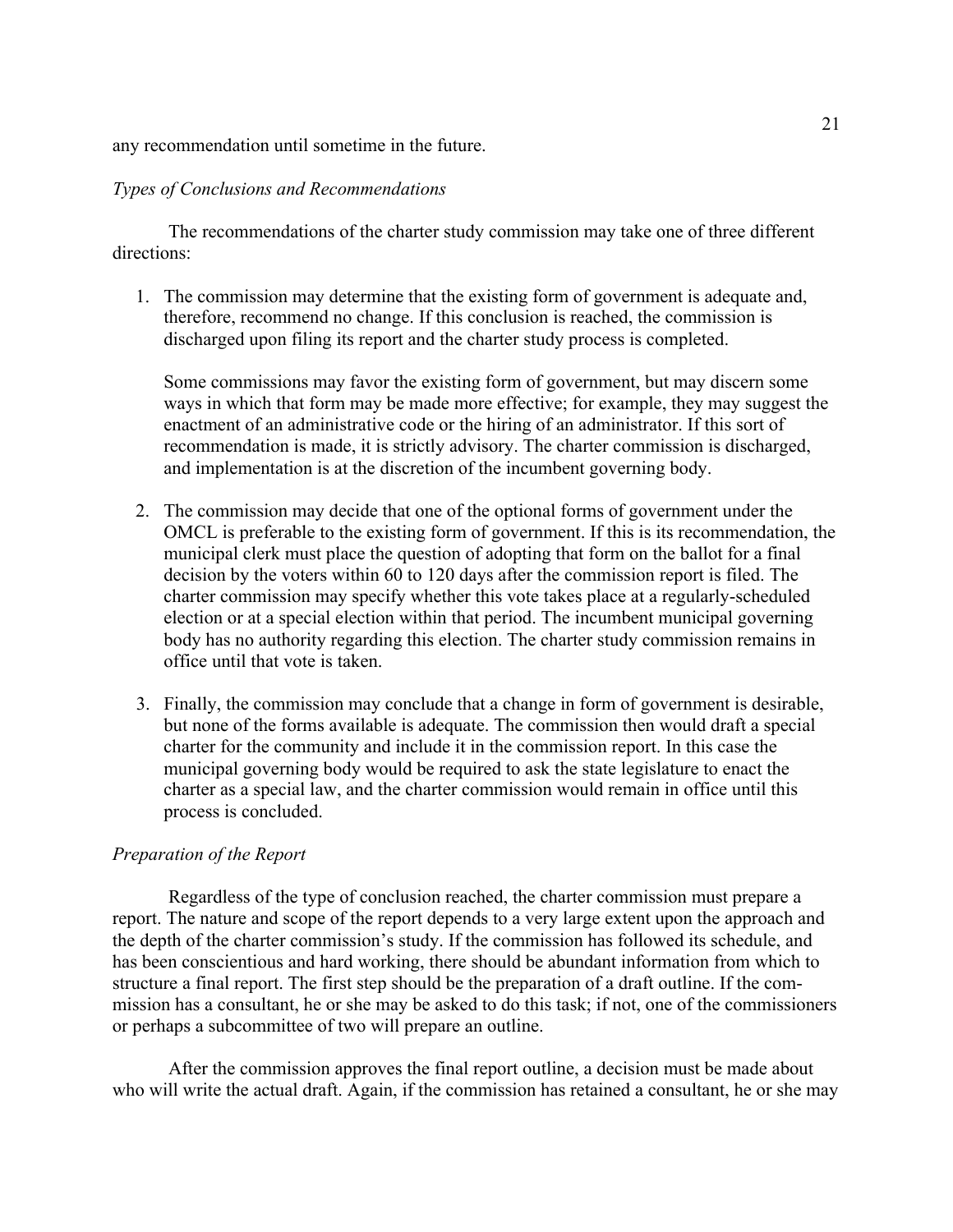do it, or a member of the commission may do the writing with the consultant acting as an editor. In any event, this begins the process of writing the final report, and the writer should submit drafts at appropriate intervals so the commission can review them and make any suggestions for revision.

It is very important for the commission at the outline stage or earlier to meet with the finance director or the person responsible for printing, in order to follow proper procedures for bidding the reproduction of the final report.

Contents of the Report—What kind of a report does a charter commission write for distribution to the citizens of the community? A review of recent reports reveals great variation, which may be a reflection of each commission's approach to its study. In essence, this may be an answer to the question, because the report will reflect the work of the commission, tempered by the individual orientation, talents, and views of each commissioner. From this mix, the commission must guide the writer in the preparation of the report; this is not always an easy assignment. A typical charter commission report will contain the following items:

- 1. Cover.
- 2. Title page.
- 3. Table of Contents.
- 4. Letter of transmittal. This letter should be written by the chairperson or one of the commissioners and not by the consultant. A consultant is an outsider and does not know the community as well as people living there. The commission can be expected to know the people and have a feeling for the approach to be used in such a letter. The letter of transmittal usually reviews the mission of the charter commission, summarizes the study process, and summarizes the commission recommendations. If the commission is recommending a change in form of government, the exact wording of the question to go on the ballot must be in the report somewhere, and the letter of transmittal is an appropriate place.
- 5. Brief summary of the report.
- 6. Timetable for action. This is a list of the specific dates by which any further action should take place.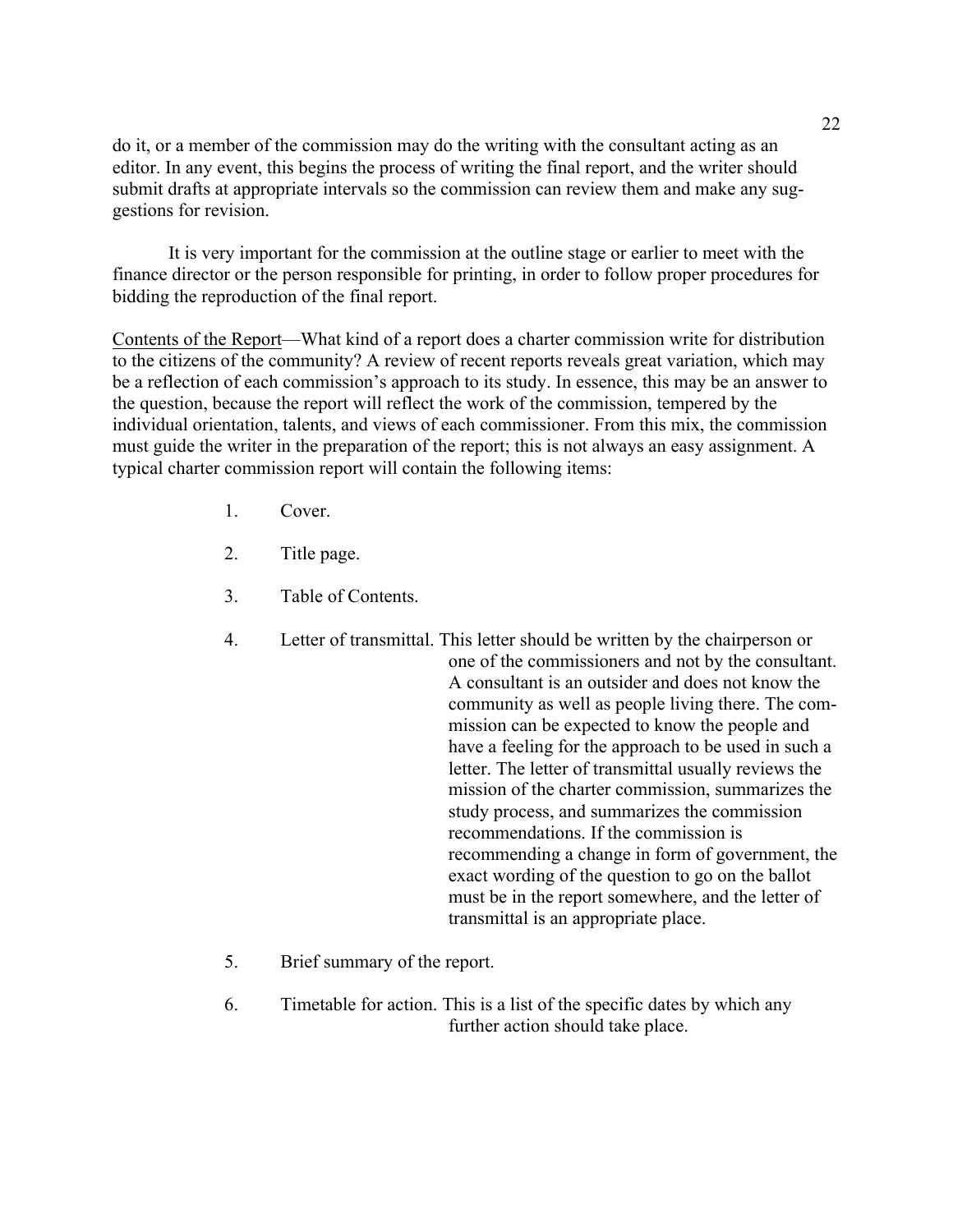- 7. Main body of the report.
	- a. History and background of the community
	- b. History and background of the existing form of local government
	- c. Brief description of the present form of government
	- d. Strengths and weaknesses of the present form
	- e. Alternatives considered
	- f. Commission recommendation and reasons for it
	- g. Advisory recommendations. Some charter commissions have made general suggestions for steps to be taken before or after any form of government becomes effective. For example, suggestions might be made about the search process and qualifications for candidates as a municipal administrator if a new form of government would require such a position.
	- h. Appendix—full text of any new form of government recommended. The full text must include all of the statutory provisions from the OMCL that pertain to the recommended form of government, including those general sections that are applicable to all forms of government under the OMCL.

The layout and format of the report is important and should be discussed with someone knowledgeable about printing. First of all there are questions about the size and the cover. Should the cover be plain, use photographs, or have an artistic flair? The type of print and the page format should be reviewed. The use of illustrative materials, charts, graphs, and tables should be decided upon; in short, the physical design, including selection of colors, should be well thought out with expert consultation.

Unless the final report is extremely short, consideration must be given to the variety of readers who will receive the report. Should the report be written for the complete reader, one who will read page-by-page, cover-to-cover? What about the browser who will merely scan pages and sections? If the charter commission attempts to take all kinds of readers into consideration, they may never agree on the length, layout, and format of the final report. Usually, most charter commissions will prepare a report that states the case in a series of succinct sections or chapters that makes it relatively easy for the citizen to read in its entirety.

Printing and Distribution of the Report—The statutory charge to the commission requires that a recommendation be made within nine calendar months from the date of election. This is usually the first week of August. The commission is required to file an original signed copy with the clerk, to provide the clerk with sufficient copies for any interested citizens, and to distribute a copy to each member of the governing body.

These statutory requirements create a practical problem for a charter commission. If the commission has adhered to its study plan, when should the printed report be distributed? When a commission organizes and plans its work in November and December, nine months seems to be a very long time. But as the commission proceeds with its study and enters each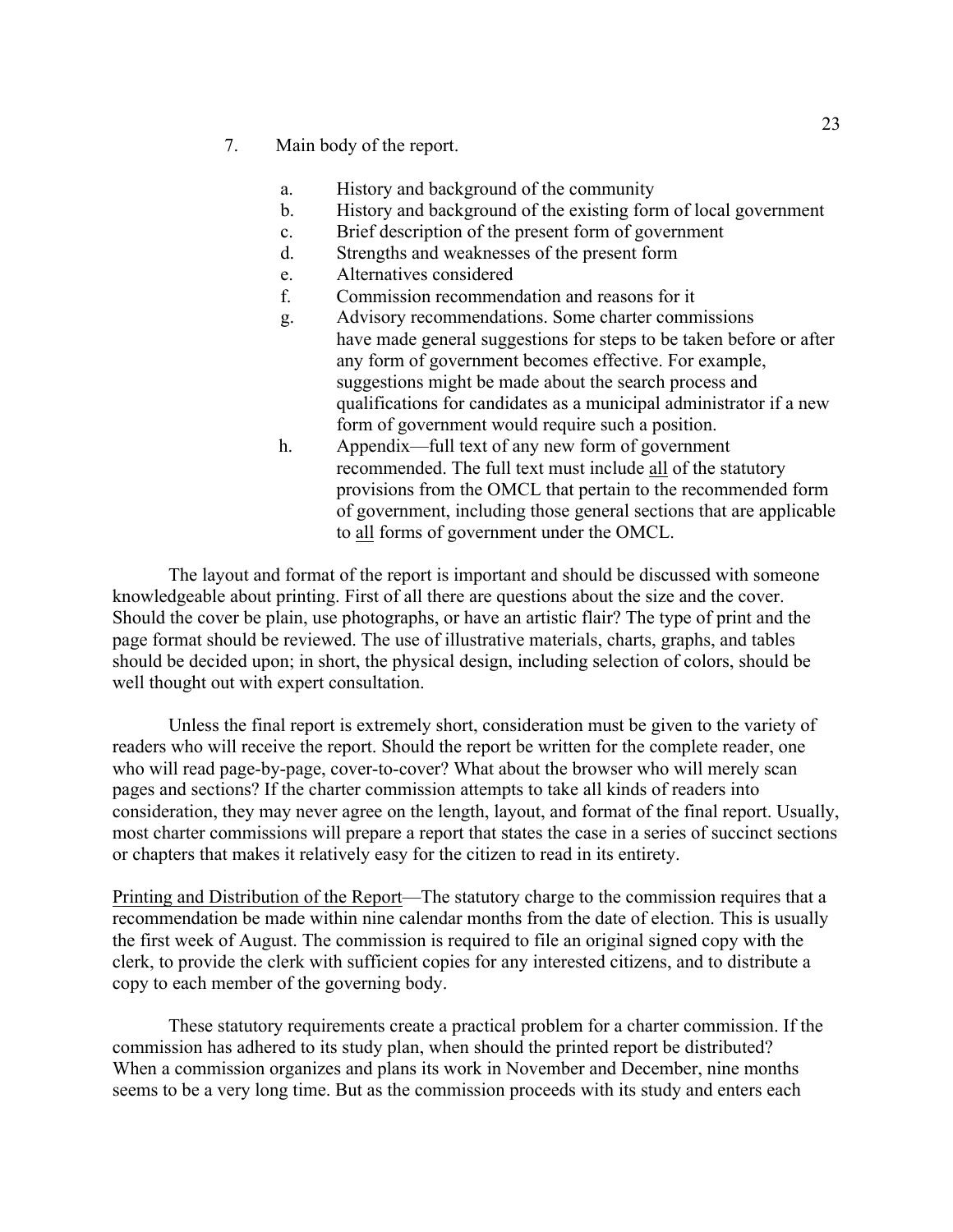successive phase, the time factor usually looms larger and larger. Most charter commissions use the full nine months, although some have reported earlier.

The problem a charter commission must face is how to coordinate the filing of its official signed copy of the report and the distribution of printed copies. The commission faces the practical situation of not having its printed report available for distribution when it makes its decision. A minimum number of mimeographed or xeroxed copies for the media, for the governing body, and for interested citizens should be available at the time when the commission officially delivers its original signed copy to the municipal clerk. Printed copies in greater number can be made available later

An important decision for the commission is to determine how many copies of its report should be printed after the minimal requirements mentioned above are met. This will depend on a knowledge of the community and the methods available for distributing reports. A copy could be printed for every registered voter, or one for every household, or an arbitrary number could be selected, with copies left at the municipal building and other central locations where citizens could obtain one. A charter commission knows its community and should be able to make a good estimate of the number that should be prepared.

Distribution of the printed report can be done in several ways. Mail is the most obvious, but this has to be weighed in relation to the resources for addressing and mailing the report and the costs involved. The printed report should be distributed to libraries, schools, stores, and of course, the major local groups and organizations of the community. It may be necessary also to prepare a bilingual translation of the report if this is appropriate, based upon the composition of the community.

#### *Charter Commission Activities After Filing of the Report*

If a charter commission recommends a change to an optional form of government under the OMCL, it is not released from its duties until after the referendum on adoption of that form. This provision enables the commission to carry out activities related to its report and the vote to be held on the recommendation.

A charter commission's decision frequently is made during a rather slack period of the year in the middle of the summer. This does not mean that the commission should sit back and wait until the election results are tabulated. A campaign of public information efforts should continue through Election Day.

The first of these efforts may be an offer to all interested local groups and organizations for one or more members of the commission to speak about the charter study and the recommendations. Most charter commissions have found that this request is accepted by many groups.

Another approach utilized by charter commissions is to set up neighborhood meetings for a discussion on the report. These can be held in individual homes if someone is willing to host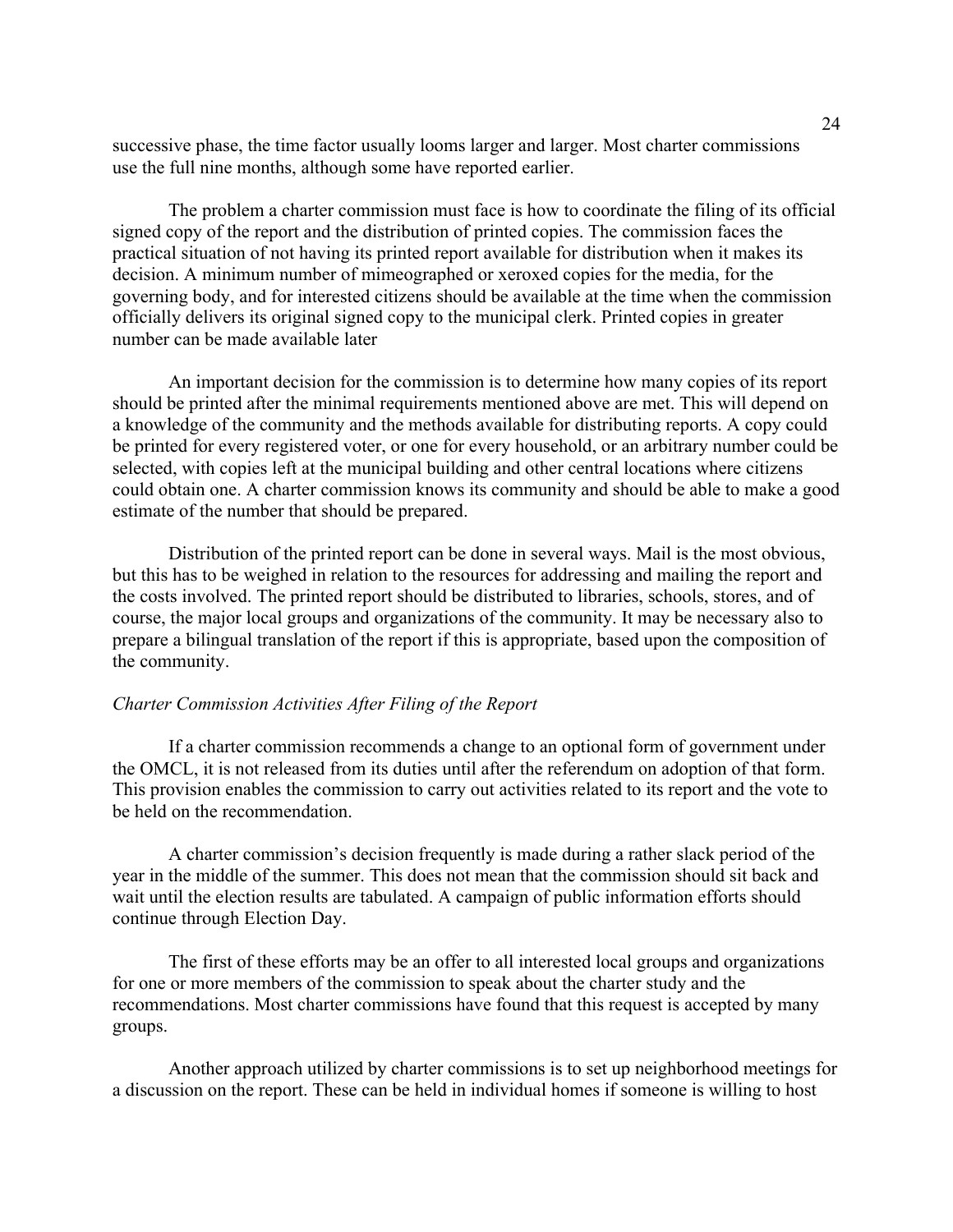#### the meeting.

Coverage by the media is important. Good, clear articles about the report should reach those unable or unwilling to attend public meetings. Local radio stations can also be helpful in providing coverage and perhaps arranging for a series of call-in shows with members of the charter commission. The development of a good relationship with the media is very important to the commission.

Some charter commissions may choose to make door-to-door trips, either on a team or individual basis, to meet informally with citizens and to discuss the report. This informal approach must be considered in relation to the size of the community and the stamina and schedules of the charter commissioners.

In essence, the charter commission should undertake an all-out effort to explain the report, answer questions, and urge citizens to read the report and consider their vote in the election. In these efforts, the commission must be very careful, however, not to utilize public funds to campaign openly for a favorable vote, and any campaign expenditures must conform to campaign finance law and regulations.

#### *Subsequent Charter Study Commissions*

Regardless of the type of recommendation made by a charter study commission, no petition may be filed or ordinance enacted to hold an election for another charter study commission for four years following the election of the initial study commission<sup>20</sup>. However, this waiting period does not apply to a direct petition action for change, which may be started immediately after the conclusion of a charter study commission's work if an optional form of government is not adopted.

## Abandonment of an Optional Form of Government

Each of the laws providing optional forms of municipal government also permit abandonment of such a form after a specified trial period and reversion to the form of government used in the community prior to adoption of the optional plan. The trial periods vary—six years for the Commission Form<sup>21</sup>, four years for the Municipal Manager Form<sup>22</sup>, and three or five years under the OMCL, depending on whether the population of the municipality is 7,000 or less or is larger than that figure<sup>23</sup> Other details also vary, including the number of signatures required to initiate the process, the time of the referendum on abandonment, and the effective date of the change.

These provisions deal only with abandonment and reversion to a prior form of government. Presumably, if the voters of a municipality wished to replace one of the optional

<sup>20</sup> *N.J.S.A.* 40:69A-17. <sup>21</sup> *N.J.S.A.* 40:76-1. <sup>22</sup> *N.J.S.A.* 40:85-1. <sup>23</sup> *N.J.S.A.* 40:69A-23, 25.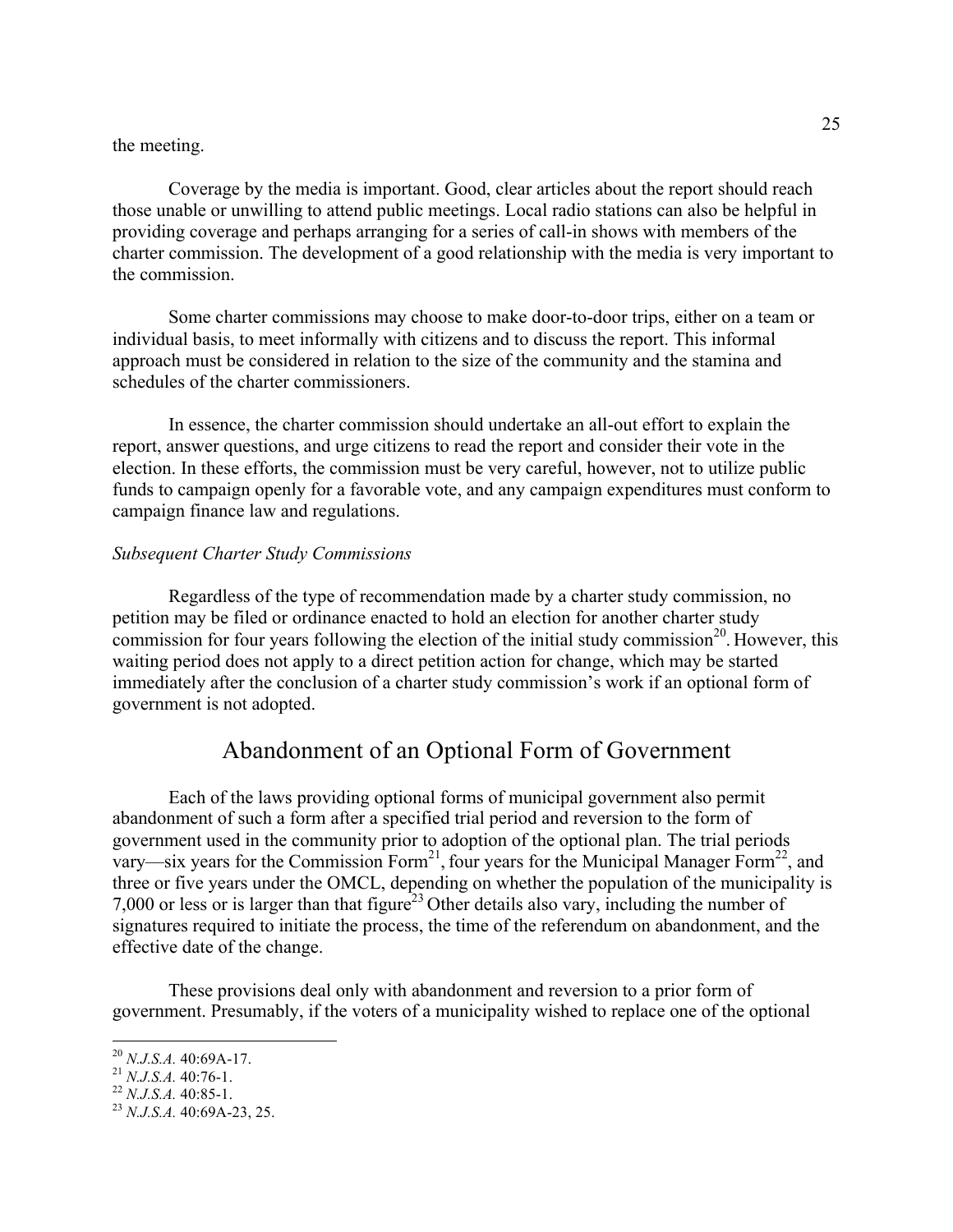forms with some other optional form, the statutory provisions for the new form of government being proposed would control the procedure. The only exception noted to this general statement is under the OMCL, where the law states that the required trial period for any of the optional plans (three or five years) applies to a proposed change to any other form of government, not just a reversion to the prior form $^{24}$ .

## Amendment of a Charter Under the Optional Municipal Charter Law*<sup>25</sup>*

A law enacted in 1981 makes it possible to change a number of the details of a municipal charter under the OMCL without going through the entire procedure in either the charter study commission or the direct petition approaches. If a community wishes to keep its form of government under one of three original OMCL plans — the Mayor-Council Form, the Council-Manager Form, or the Small Municipality Form — but to change some aspects of the form, this can be done through a referendum question that may be placed on the ballot either by petition of the voters, by an ordinance enacted by the governing body, or by action of a charter study commission. For a petition, the number of signatures required is equal to at least 15% of the total votes cast in the municipality at the last election at which members of the General Assembly were elected.

Charter details that may be changed include:

- 1. Having either partisan or non-partisan elections.
- 2. Election of all council members at large or election partially from wards.
- 3. Election of council members for staggered or concurrent terms of office.
- 4. Election of the mayor directly by the voters or selection from among the members of the council (Council-Manager and Small Municipality Forms only).
- *5.* Having a council of different size (five, seven, or nine for the Mayor-Council and Council-Manager Forms; three, five, or seven for the Small Municipality Form).

It should be noted that changes can be made only in those details on which the community had choices at the time that the optional plan was originally adopted. The Mayor-Council-Administrator Form is not subject to this amendment procedure, since none of the above details are subject to variation under that form of government.

The amending procedure under the OMCL cannot be used until four years after original adoption of the optional plan, and there is a four-year waiting period before any additional amendments of the same nature can be submitted to the voters. Every change must be voted on as a separate question.

<sup>24</sup> *N.J.S.A.* 40:69A-23 <sup>25</sup> *N.J.S.A.* 40:69A-25.1 *et seq.*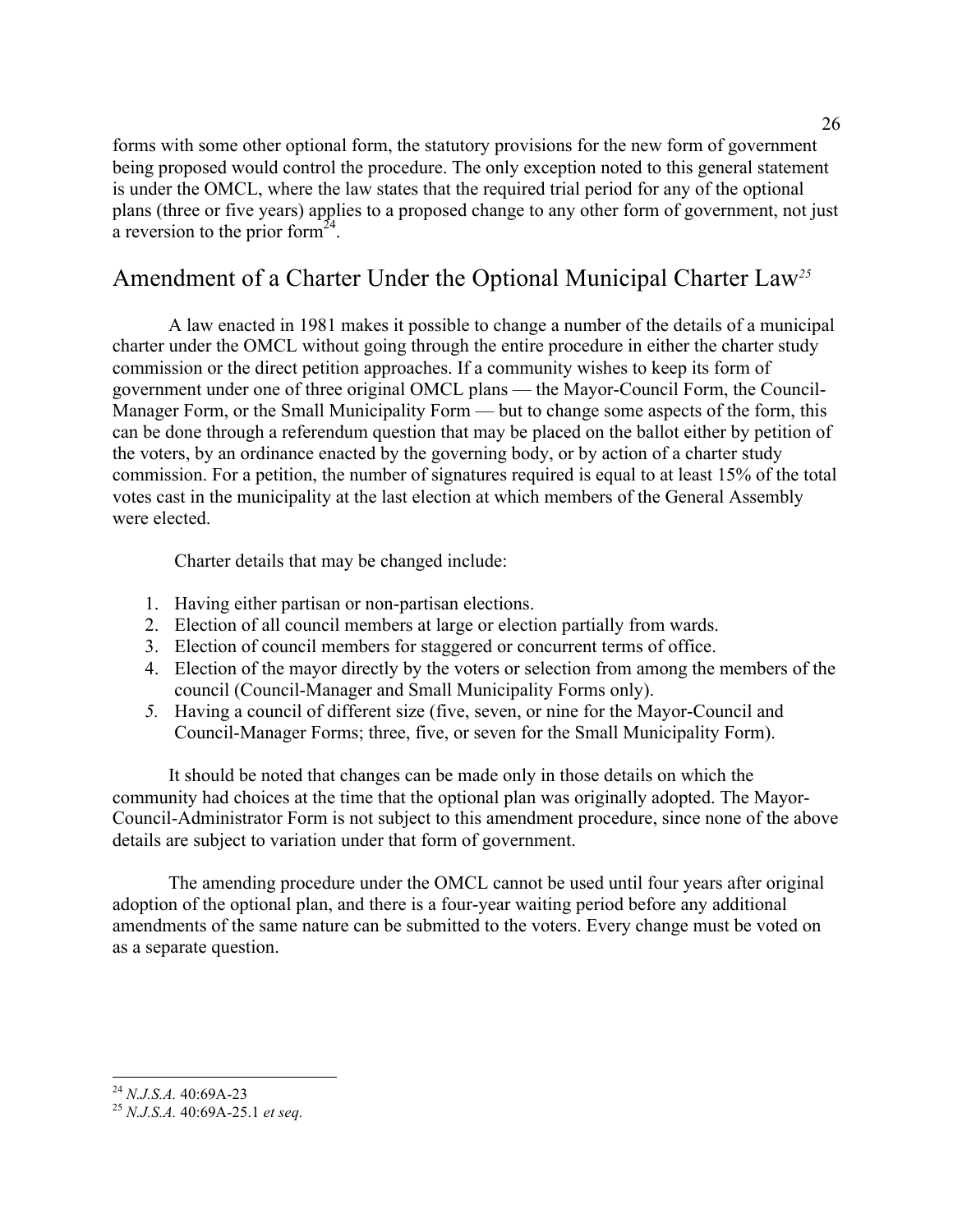## Use of Runoff Elections

Runoff elections are used only in nonpartisan forms of government. Under the provisions of the Uniform Nonpartisan Elections  $Law^{26}$  any municipality having nonpartisan elections may decide to have runoff elections or to abandon them if they are already in effect. The change, which must be approved in a referendum, may be initiated either by an ordinance adopted by the governing body or by a petition signed by registered voters equal in number to 10 percent of the votes cast at the last preceding election for general assembly.

## Special Charters

The new state constitution of 1947 continued an earlier prohibition against the enactment of special acts regulating the internal affairs of individual municipalities and counties, but provided that such laws could be enacted if requested locally:

Upon petition by the governing body of any municipal corporation formed for local government, or of any county, and by vote of two-thirds of all the members of each house, the legislature may pass private, special or local laws regulating the internal affairs of the municipality or county. The petition shall be authorized in a manner to be prescribed by general law and shall specify the general nature of the law sought to be passed. Such law shall become operative only if it is adopted by ordinance of the governing body of the municipality or county or by vote of the legally qualified voters thereof. The legislature shall prescribe in such law or by general law the method of adopting such law, and the manner in which the ordinance of adoption may be enacted or the vote taken, as the case may be $^{27}$ .

Chapter 199 of the Laws of 1948 was enacted by the legislature to implement the new constitutional provisions for special local legislation<sup>28</sup>. Table 2 outlines the procedure by which a municipality may obtain a special charter.

#### *Initiating the Procedure*

The legal steps for obtaining a special charter may be initiated either by the municipal governing body, or by the voters, or by a charter study commission (see Chart 2).

Any municipal governing body may adopt an ordinance authorizing a petition from that body to the legislature for a private, special, or local law embodying a special charter. The ordinance must specify the general nature of the law desired and may be adopted only after a public hearing held at least ten days after a notice of the hearing has been published<sup>29</sup>.

The voters of a municipality may initiate the action for a special charter by circulating a petition and obtaining signatures of 20 percent of the registered voters in the municipality or 15,000 signatures, whichever figure is less. This petition from the voters must indicate the general nature of the law desired and is filed with the municipal clerk. The clerk has ten days

<sup>&</sup>lt;sup>26</sup> *N.J.S.A.* 40:45-5 *et seq.*<br><sup>27</sup> *Constitution of New Jersey*, Article IV, Section 7, Paragraph 10.<br><sup>28</sup> *N.J.S.A.* 1:6-1 to 20. <sup>29</sup> *N.J.S.A.* 1:6-10.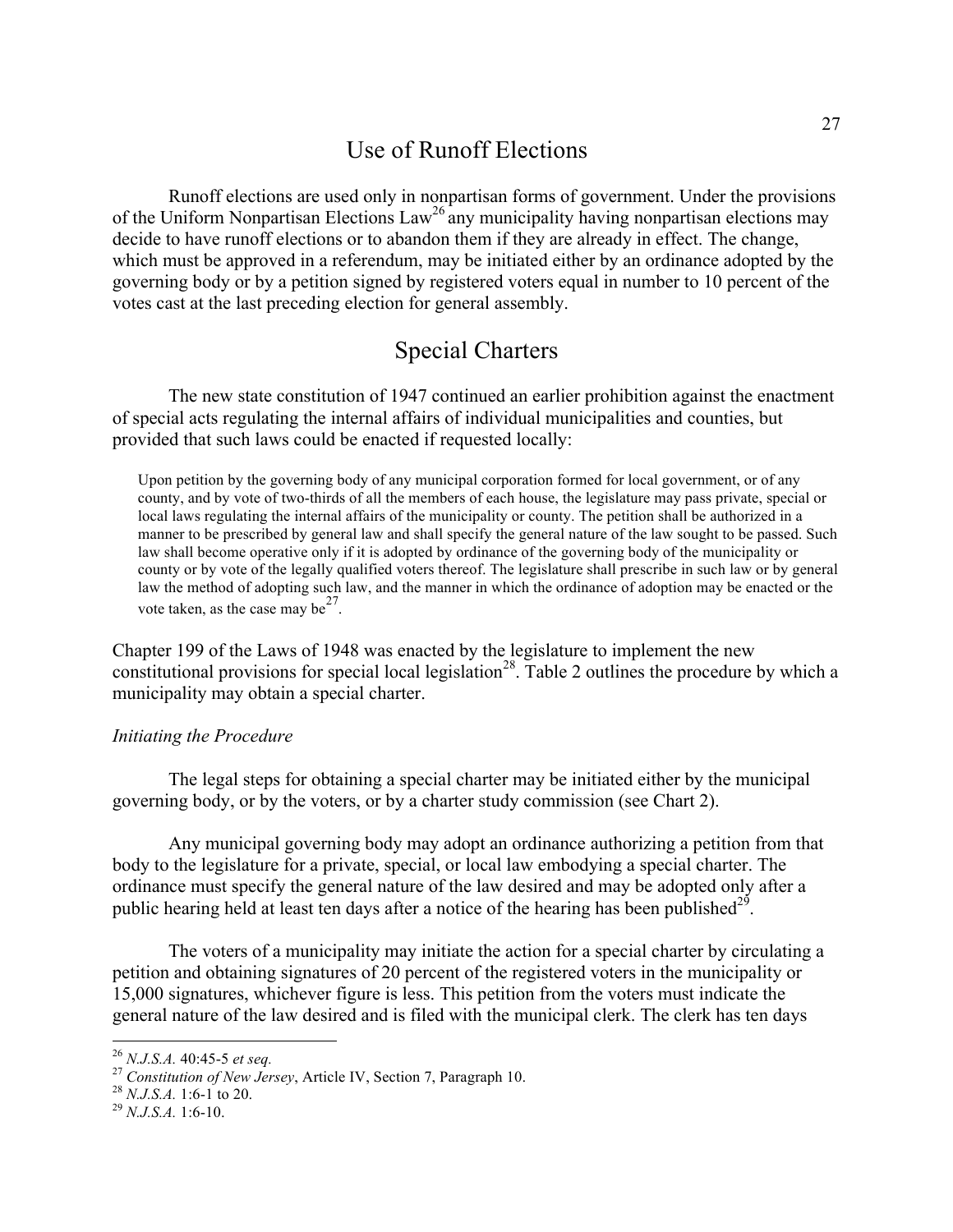within which to determine whether or not the voters' petition has enough valid signatures. If it does, the clerk certifies its validity, and submits it to the municipal governing body. The governing body then has thirty days within which to take one of two possible actions: (1) they may adopt a resolution authorizing the filing of a petition<sup>30</sup> from that body to the legislature to have the law enacted; or (2) they may adopt a resolution authorizing submission of the voters' petition to a local referendum at the next general or municipal election held at least 90 days after adoption of the resolution. If a majority of the persons voting in the referendum approve, the municipal governing body, within thirty days, must adopt a resolution authorizing the filing of a petition from that body with the legislature for the enactment of the law.

In a municipality that has elected a charter study commission, the commission may choose to recommend a special charter. In such a case, the charter commission prescribes the wording of the proposed special charter, and the municipal governing body is required to petition the legislature for its enactment. Several of the special charters enacted since 1947 have been proposed by charter study commissions.

#### *Responsibilities of the Municipal Chief Executive*

Once a resolution or ordinance authorizing a petition to the legislature has been adopted, the municipal chief executive officer is responsible for several steps in the procedure.

- 1. A petition must be prepared, describing the general nature of the law desired. This petition must be signed by the chief executive and attested by the clerk of the municipality.
- 2. A legislative bill must be prepared that would carry out the intent of the petition<sup>31</sup>.
- 3. A notice must be prepared and published in at least one newspaper circulating in the county at least one week before introduction of the legislative bill. Proof of publication must accompany the bill, when introduced.
- 4. The bill must be introduced into the legislature at the next session after the publication provisions can be met, accompanied by the petition, the resolution or ordinance authorizing the petition, and proof of the public notice of the intent to introduce such a bill.

#### *Action by the Legislature*

The legislature may enact such a private, special, or local law providing for a special municipal charter only by a two-thirds vote of all of the members of each house. There is no requirement that the legislature must act favorably.

<sup>&</sup>lt;sup>30</sup> Note the difference between the "petition" to the legislature, which the municipal or county governing body authorizes, and the "petition" circulated among the voters; these are two distinctly separate documents, although the statutory language uses the same word to apply to each. <sup>31</sup> Except where the special charter has been recommended by a charter study commission, in which case the

commission would have the right to specify the precise wording of the bill.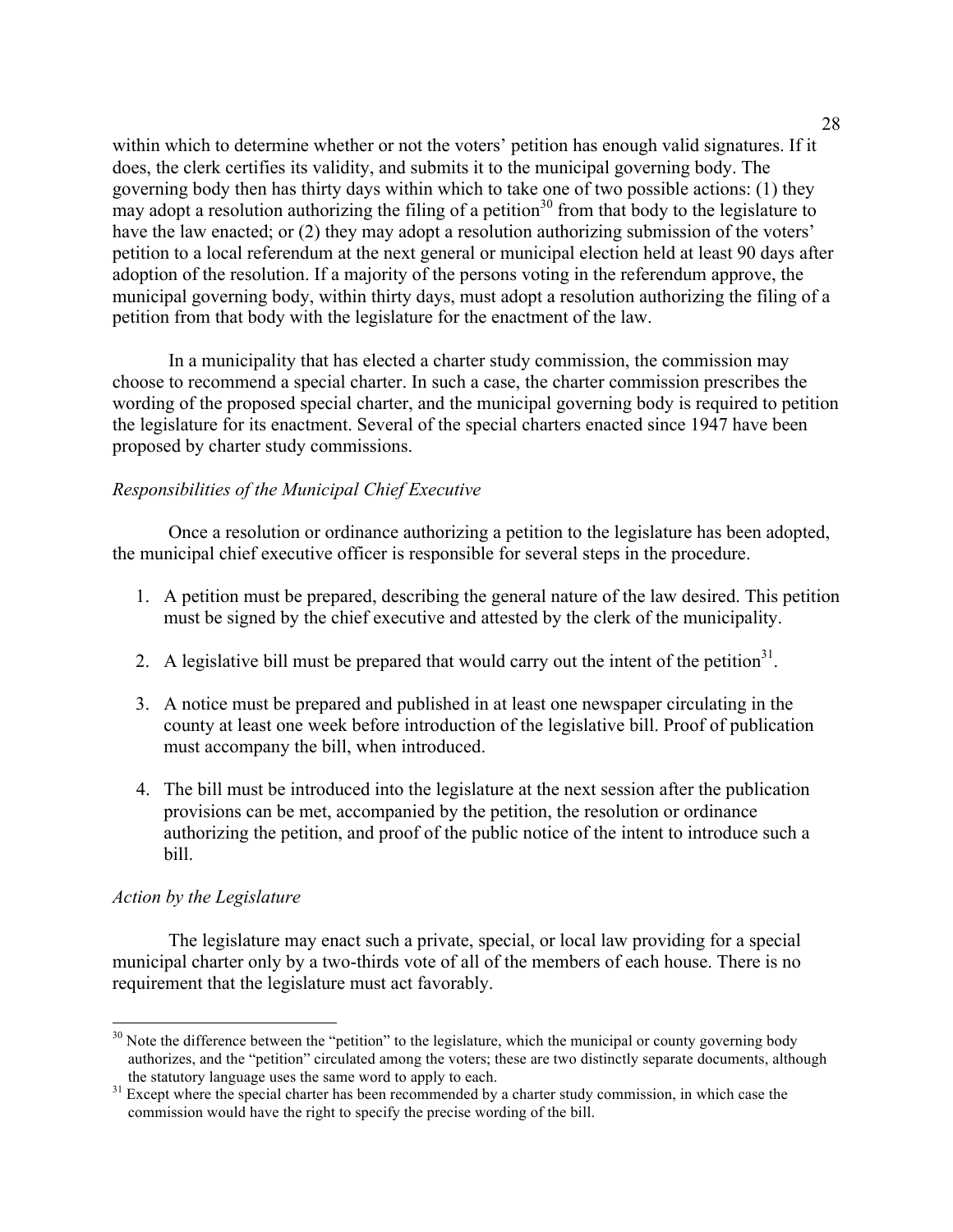#### *Action by the Governor*

As with all other laws, the governor has the power either to approve or to veto a private, special, or local law providing for a special municipal charter. If he or she vetoes such an act, the veto could be overridden by a two-thirds vote of all the members of each house<sup>32</sup>.

#### *Final Local Action*

If the legislature does enact the statute requested and the governor approves it, the law becomes effective only after approval locally. This may be by the voters in a local referendum or by an ordinance of the municipal governing body, depending on how the legislature has worded the special act. If a referendum is held it must be at the next general election, unless enactment takes place within twenty-five days of a general election. In this case the referendum would be held at the next succeeding general or municipal election. An assessment of \$25 must be paid by the local governmental unit to the state treasury before the first day of July following the passage of the private, special, or local act; otherwise the law becomes void.

#### *Effective Date*

The private, special, or local act becomes effective immediately upon approval in the referendum although, presumably, the act itself could stipulate a later effective date to allow for election of new officers if this were an integral part of the special charter.

 <sup>32</sup> *Constitution of New Jersey*, Article V, Section 1, Paragraph 14.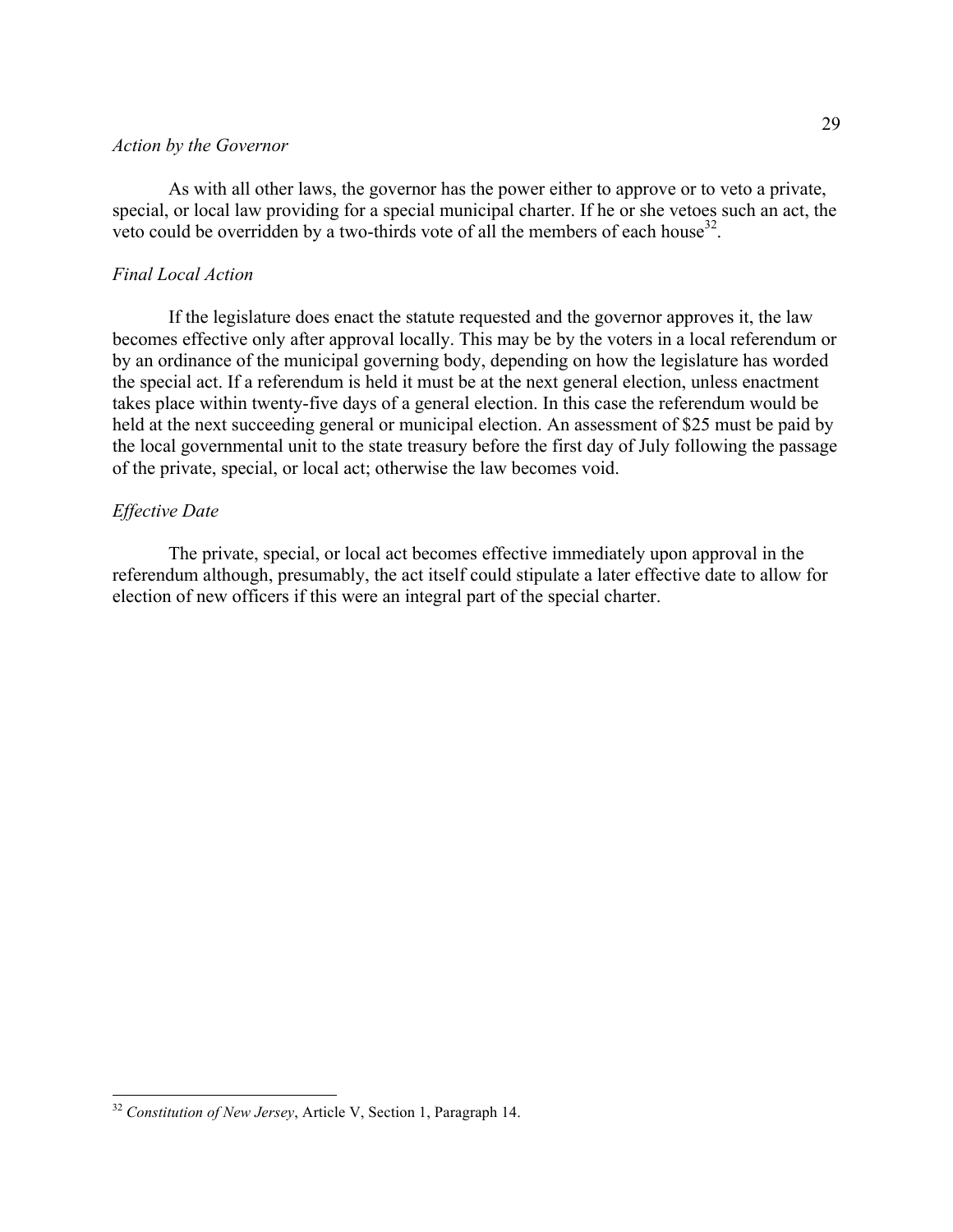| Chart 1. Timetable for Charter Study |  |  |
|--------------------------------------|--|--|
|--------------------------------------|--|--|